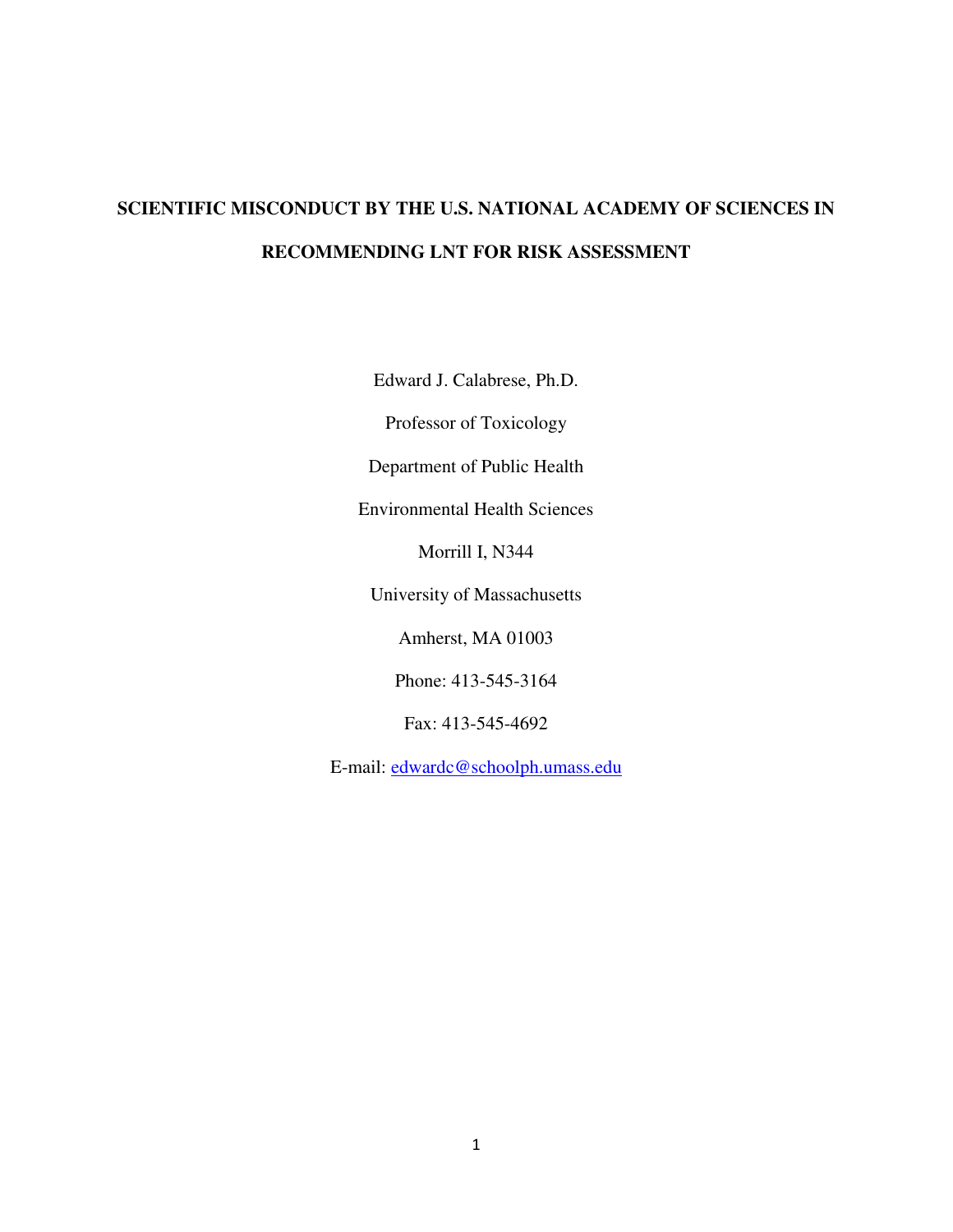# **SCIENTIFIC MISCONDUCT BY THE U.S. NATIONAL ACADEMY OF SCIENCES IN RECOMMENDING LNT FOR RISK ASSESSMENT**

# **ABSTRACT**

The National Academy of Sciences Biological Effects of Atomic Radiation I (NAS BEAR I) Committee Genetics Panel (1956) recommended that regulatory agencies switch from a threshold to a linear model for radiation risk assessment of genomic endpoints. This recommendation was generalized to somatic cells for cancer risk assessment and later applied to chemical carcinogens. At the heart of the recommendation were independent estimates by panel geneticists of adverse reproductive effects in humans exposed to a given radiation dose. This paper reveals both an enormous variance and uncertainty in the independent estimates of genetic damage in reports submitted by six geneticists. These estimates were far greater than reported in *Science*, substantially misrepresenting expert disagreement. While the *Science* paper indicated that only six (of the 12) geneticists provided estimates, nine did. The three excluded estimates indicated markedly lower damage than did the six. The censoring of the three estimates and the mischaracterization of the uncertainty of the remaining six geneticists deliberately and substantially overstated the degree of confidence and agreement in the estimates of genetic harm. Based on internal correspondence, these actions were designed to ensure that linearity at low dose would be adopted for risk assessment. The omission and misrepresentation of data intended to represent the independent appraisal of panel experts is consistent with definitions of falsification and fabrication of the research record. The principal scientific document therefore supporting the adoption of the LNT was the product of scientific misconduct and that its adoption by regulatory agencies worldwide was based on a process involving falsification and fabrication.

**Key Words:** linearity, dose response, risk assessment, threshold, mutation, cancer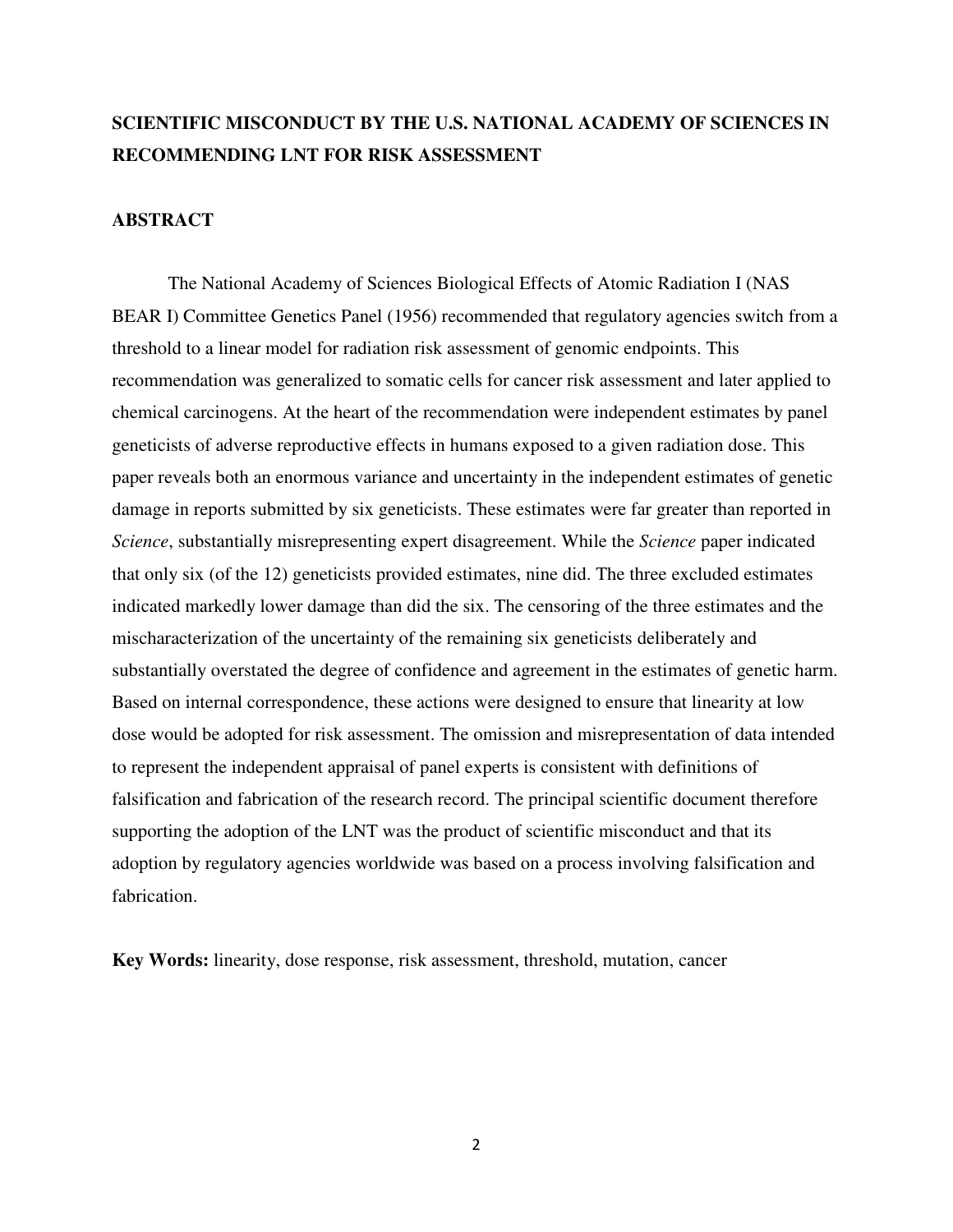# **Introduction**

Cancer risk assessment policy in the United States (US) originated from the US National Academy of Sciences (NAS) Biological Effects of Atomic Radiation (BEAR) I Committee, Genetics Panel, in 1956 when they recommended a shift from a threshold to a linear doseresponse model for the effects of ionizing radiation on genomic mutations. This linearity recommendation was soon generalized to somatic cells by the National Committee on Radiation Protection and Measurement (NCRPM) and applied to cancer risk assessment (Whittemore 1986 – Page 608, Footnote 260). This perspective was widely adopted in numerous countries by various regulatory and public health agencies (e.g. International Committee for Radiation Protection-ICRP) and continues to the present (Calabrese 2009, 2011a, 2013)

 Historical reassessment of the BEAR I Genetics Panel report and its scientific foundations has revealed a series of key scientific concerns, flaws, and misrepresentations that challenge the basis of the original linearity recommendation (Calabrese 2011b, 2013). These findings provide substantial evidence that the switch from threshold to linearity occurred due to ideologically-based deceptions of key papers on ionizing radiation induced mutation by leaders in the radiation genetic community, most notably Hermann J. Muller, Nobel Prize winner, and Curt Stern, University of California-Berkeley professor.

The current paper extends this historical re-evaluation into the activities of the BEAR I Genetics Panel with particular focus on the key publication of that panel in *Science*, entitled "Genetic Effects of Atomic Radiation". The *Science* paper represents the "technical" publication (Anonymous 1956) of the panel whereas a "popular" version (NAS/NRC 1956) was written for the media and public and included summaries of each of the NAS BEAR I Committee Expert Panels. Each of the technical Panels published a separate article in the journal *Science* in 1956.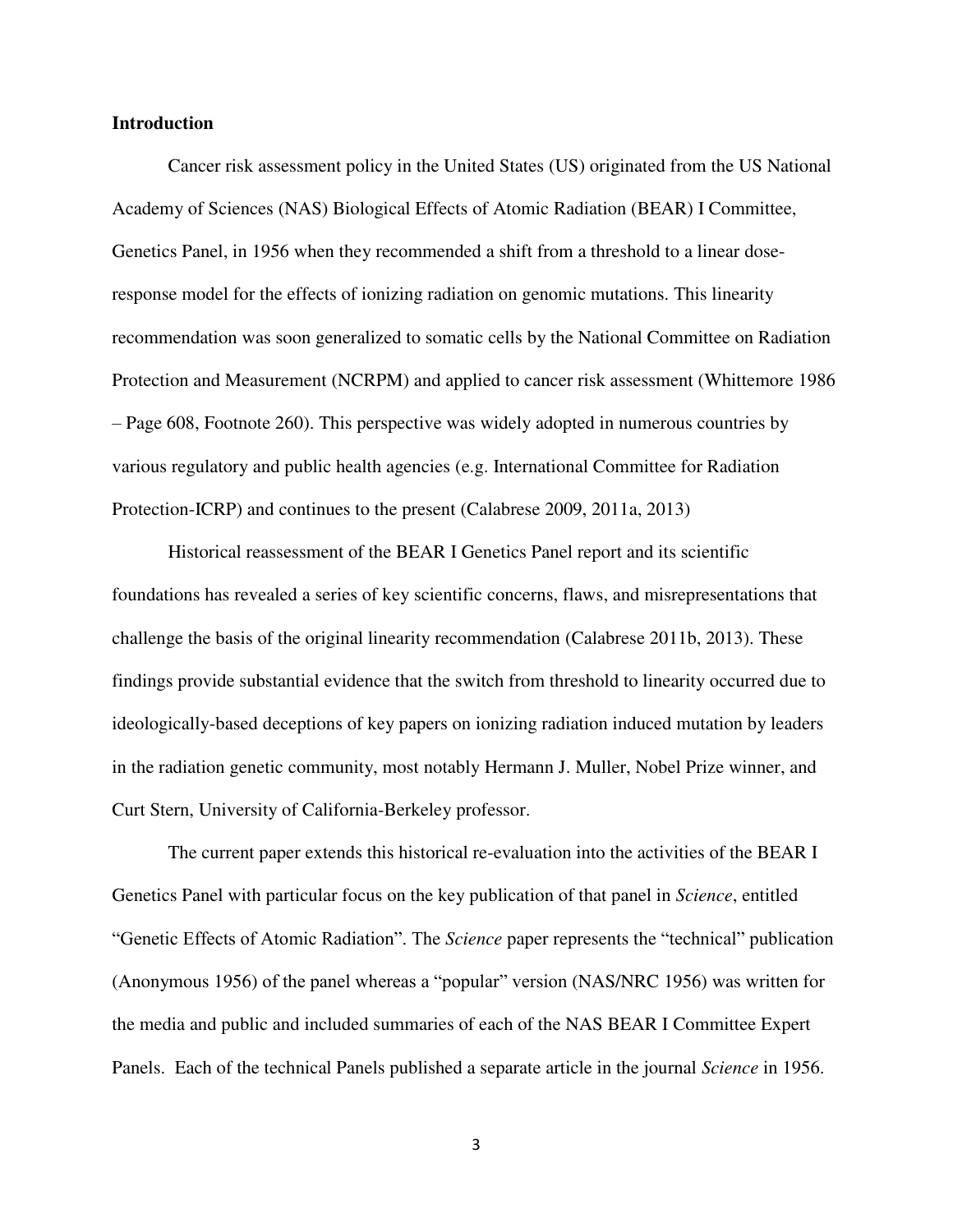The present paper originated as a result of an unexpected observation that the *Science* paper of the Genetics Panel reported genetic risk estimates of only six of the 12 geneticist members of the Panel. Yet, an investigation of the personal correspondence and unpublished technical writings of the Genetics Panel uncovered detailed assessments from nine members of the Panel. This previously unrecognized discrepancy led to a further investigation resulting in the present paper.

# *Estimating radiation induced genetic risk*

A key finalizing activity of the Genetics Panel was to provide an estimate of the total number of offspring (including embryonic/fetal deaths/stillbirths and those born but unable to reproduce) that would be adversely affected by mutations (i.e. often referred to as "genetic deaths" –adversely affected offspring that could not reproduce) assuming the entire adult reproducing population received a single dose of 10 roentgens (R) (0.1 Gy) to the gonads. The specific charge to the Genetics Panel was given by the chairman, Warren Weaver of the Rockefeller Foundation, the organization which funded the assessment. This finalizing topic was extensively discussed on Feb. 6, 1956 in the Panel meeting, occupying about 40 transcript pages (NAS 1956a). On Feb. 8, 1956 a memo was sent by Weaver to the Genetics Panel with the subject heading of "Reminder" (Weaver 1956a). He stated the following:

**"At the Chicago meeting it was agreed that every geneticist on the panel was invited and indeed urged to undertake an estimation of the expressed damage due to detrimental mutations. The estimation was to apply to the total number of children (say 160 million ?)**  which will in the future be born to persons now alive in the U.S.; and to their children and **so on. At least three estimates are desired: 1) expressed damage to the first set of 160 million children due to a dose of 10r to the persons now living; 2) expressed damage to the**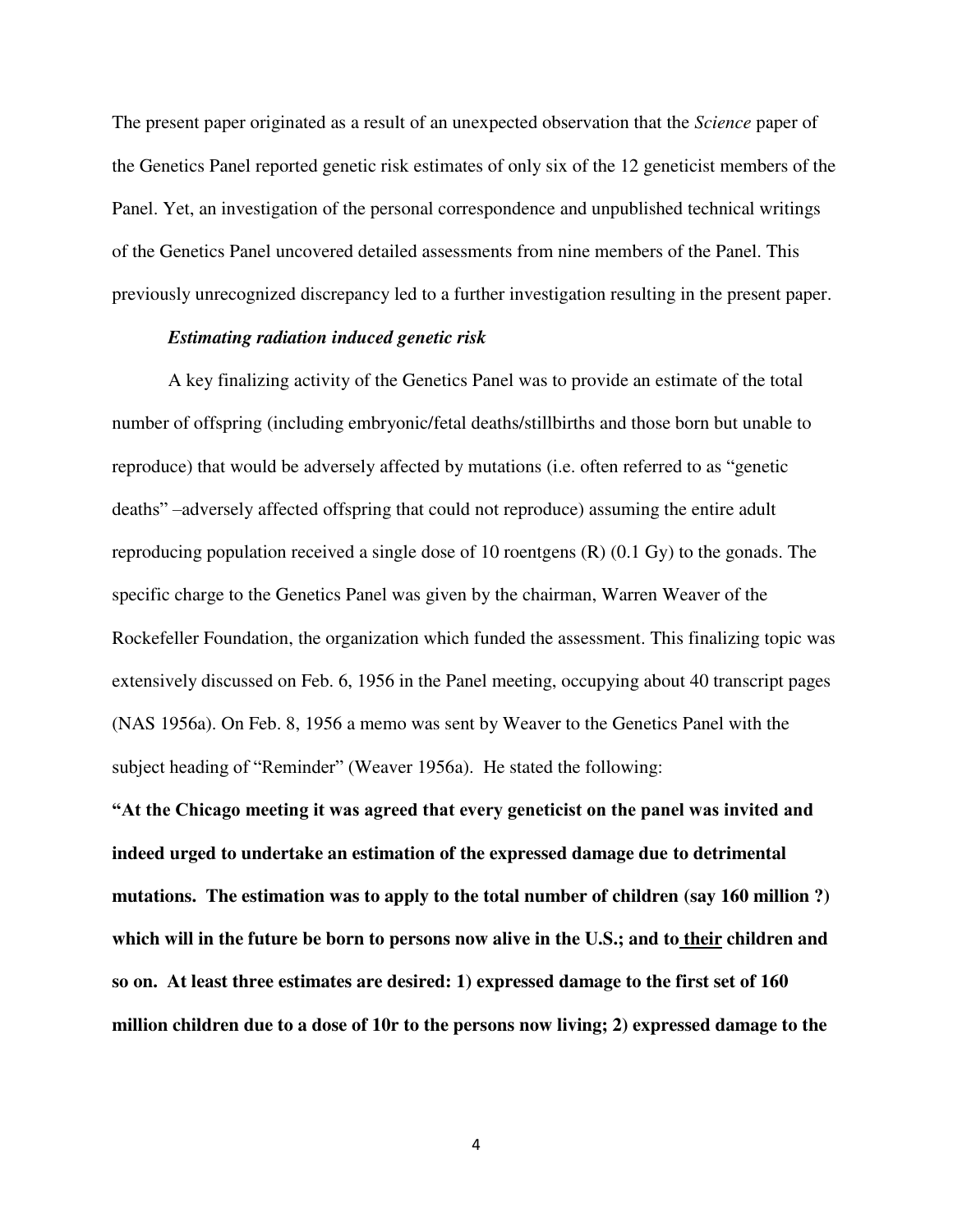**F1 through F10 generations of children due to a single dose of 10r to the persons now living; 3) expressed damage to F1 through F10 due to a dose of 10r per generation.** 

 **It would be most helpful also to have comparable estimates for 2) and 3) above when the dose is 50r. Linearity applies to 1), so that it is trivially easy to adjust that estimate to any dose.** 

 **It was agreed that each would state the range which applies to the estimates entering the calculation, and the range applying to the final result; and would state his reasoning in enough detail so that the other members could intelligently weigh, criticise (criticize), and compare the various estimates.** 

 **May I urge you that you undertake this as promptly as possible, and that you duplicate your report and send it to every member of the panel?"**

The basis for the charge conferred upon the geneticists by Weaver was a discussion of a written position statement of geneticist Panel member Tracy Sonneborn that was read into the transcription record on Feb. 5, 1956. In addition to a statement of genetic risk assessment principles, Sonneborn raised the question as what would be the risk communication message for the general public based on their Panel deliberations. This led Weaver to trace three possible options with the most desirable, being the most explicit. That is, he wanted the Panel to provide reproductive risk estimates to the general public that were specific and quantitative, estimates that would build upon the belief that all doses of radiation were harmful, cumulative, and irreversible.

On page 244 of the Feb. 6, 1956 transcribed proceedings of the Panel (NAS 1956a), Weaver stated his desire to obtain the independent views of the geneticists for the prediction of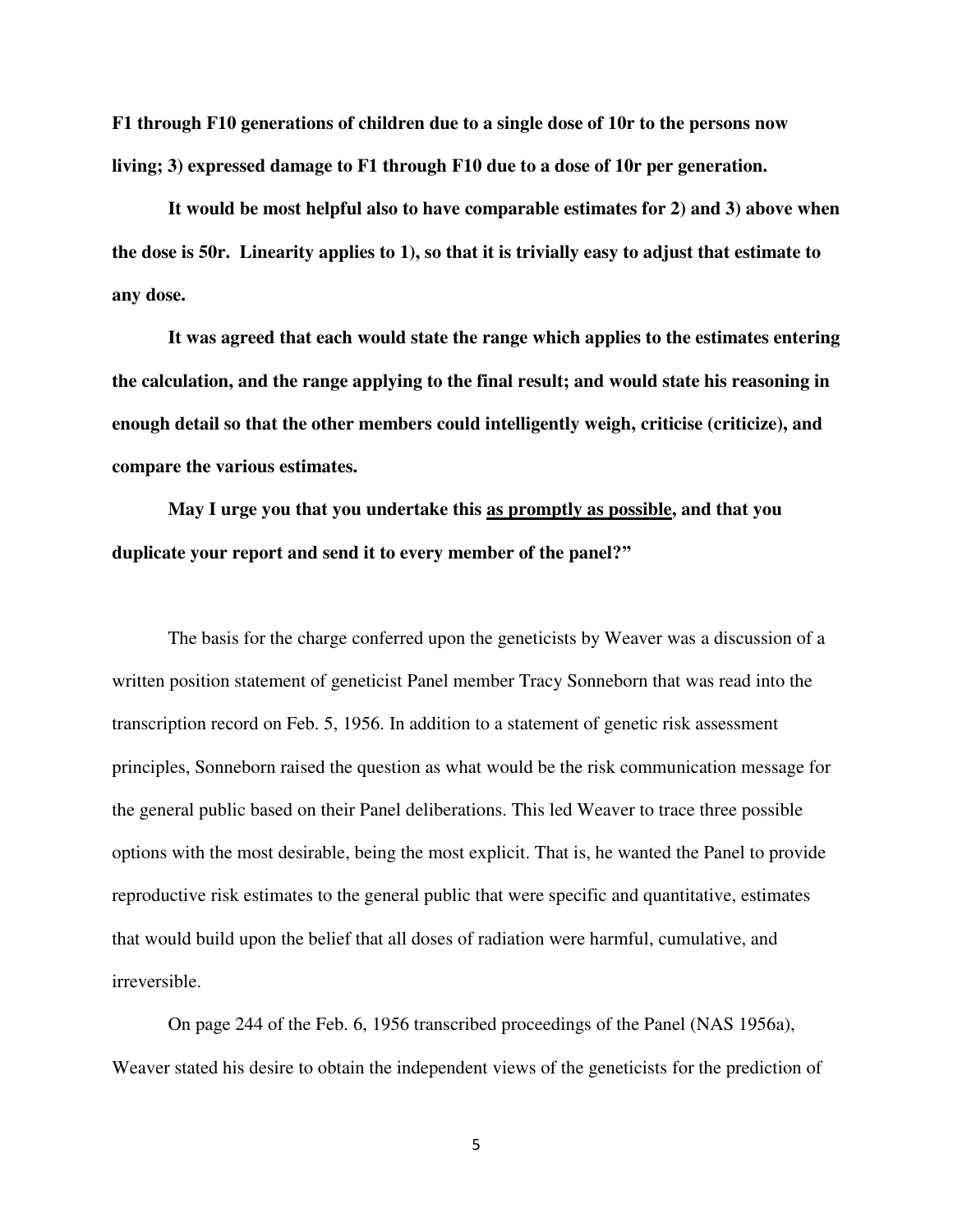radiation induced genetic damage for subsequent generations of humans, using the US population as the working example. This was viewed as a means to define the range of informed judgment and to ascertain how much the Panel geneticists were in agreement, a key factor needed to support policy recommendations of the Panel. On page 257 of that same transcript Sonneborn stated "**that the thing of most value in all this calculation would be to show how one can use different methods to make estimates, and see to what extent methods, if possible, variations in approach, lead to different answers. So that if they converge, or tend to converge, then we might have more willingness to put them forth."** Weaver and Sonneborn were, of course, mindful of the fact that the geneticists brought differing technical abilities, research experiences and judgments to the Panel. Panel geneticists were experts with Drosophila, bacteria, paramecia, mice and human population genetics. Some of the Panel members were far more mathematically oriented than others. Each was expected to independently consider the problem and then document in writing their methods, assumptions and their estimated population-based radiation induced genetic harm. These estimates were to be collectively summarized and would define the range of expert agreement/disagreement using the different but complementary approaches of each contributing expert geneticist.

#### *The Genetics Panel*

There were 13 *bona fide* geneticists who were members of the Genetics Panel. These included: George W. Beadle – California Institute of Technology; James Cotterman – Baylor University; James F. Crow – University of Wisconsin; Milislav Demerec – Carnegie Institution of Washington; H. Bentley Glass – Johns Hopkins University; Berwind P. Kaufmann – Carnegie Institution of Washington; Clarence C. Little – Roscoe B. Jackson Memorial Laboratory; Hermann J. Muller – Indiana University; James V. Neel – University of Michigan; William L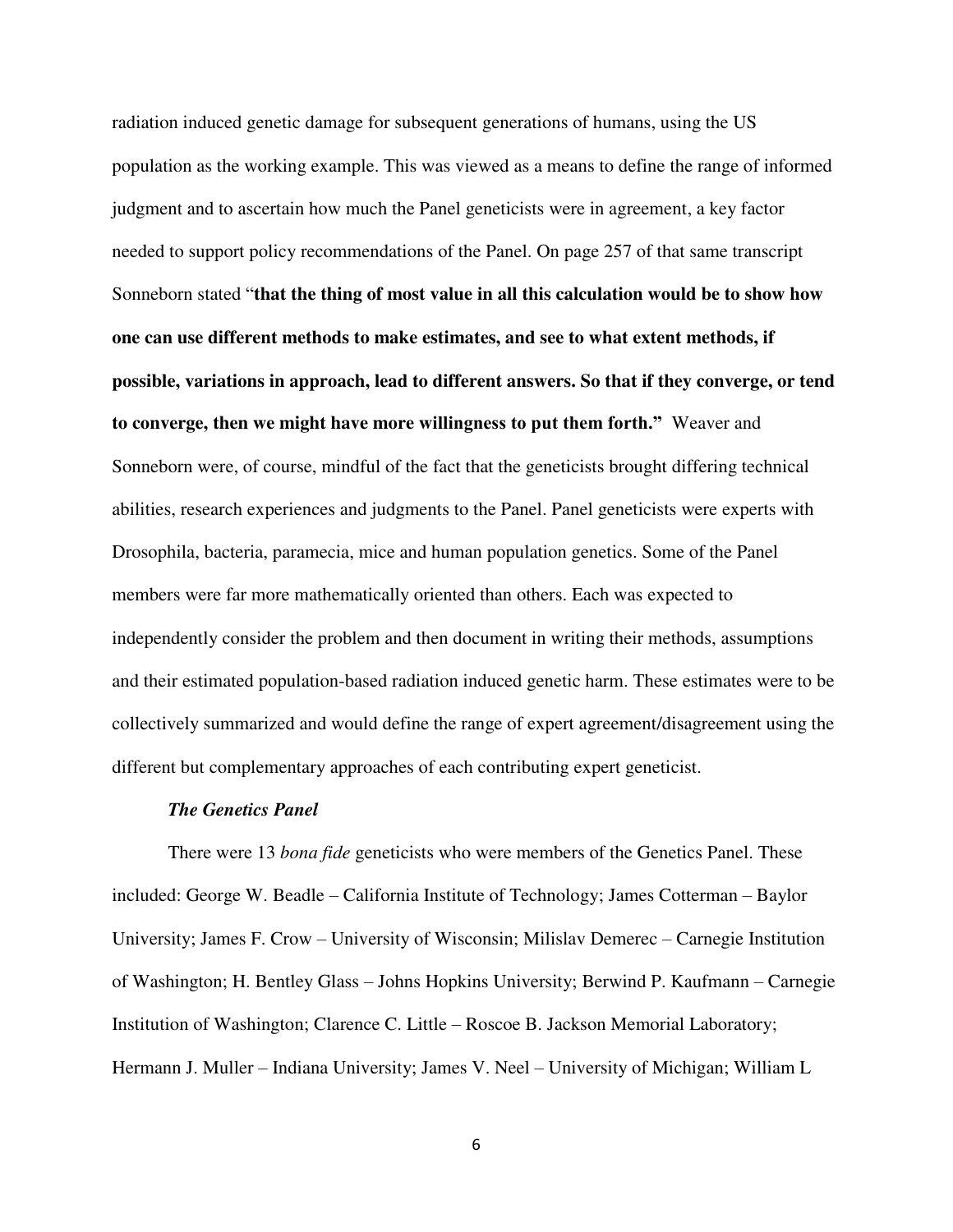Russell – Oak Ridge National Laboratory; Tracy Sonneborn – Indiana University; Alfred Sturtevant – California Institute of Technology; and Sewall Wright – University of Wisconsin. Other members of the committee were the chairman Warren Weaver, Rockefeller Foundation, a mathematician; C. Failla, Columbia University, a health physicist; Alexander Hollaender, a physical chemist and administrator of Oak Ridge National Labs; and Shields Warren, New England Deaconess Hospital, a physician, who was also a member of the NAS BEAR I Pathology Panel. After the meeting in Chicago (February 5/6, 1956), Cotterman resigned from the Panel due to academic work load issues, leaving 12 geneticists on the committee. Of the 12 geneticist members, estimates of nine members have been obtained via searching past committee communications and letter exchanges from all members of the committee. The three members not providing estimates were Little, Neel, and Sonneborn. While there is no record of Little's actions on this matter, Sonneborn and Neel refused the request of Weaver to provide estimates of genetic damage since they did not believe that they could be reliably made. In fact, Neel argued that the scientific basis for such estimates were so uncertain that providing them would be a violation of his obligation as a scientist to society, an unethical condition. On April 6, 1956 he specifically addressed his concern with Chairman Weaver (Neel 1956a):

**"The geneticist has social responsibilities, but he also has responsibilities as a scientist. One is that in an area as critical as this one is, he must beware of letting his conjectures get too far in advance of his facts. It is to me an exceedingly tenable position, having stated the general genetic argument, to say flatly that we know so little about the quantitative aspects."** In fact, Neel was so adamantly opposed to the decision to develop and provide such genetic estimates of damage that he wrote Weaver on March 8, 1956 stating that he would **"go down with flags flying and guns booming to the last"** (Neel 1956b).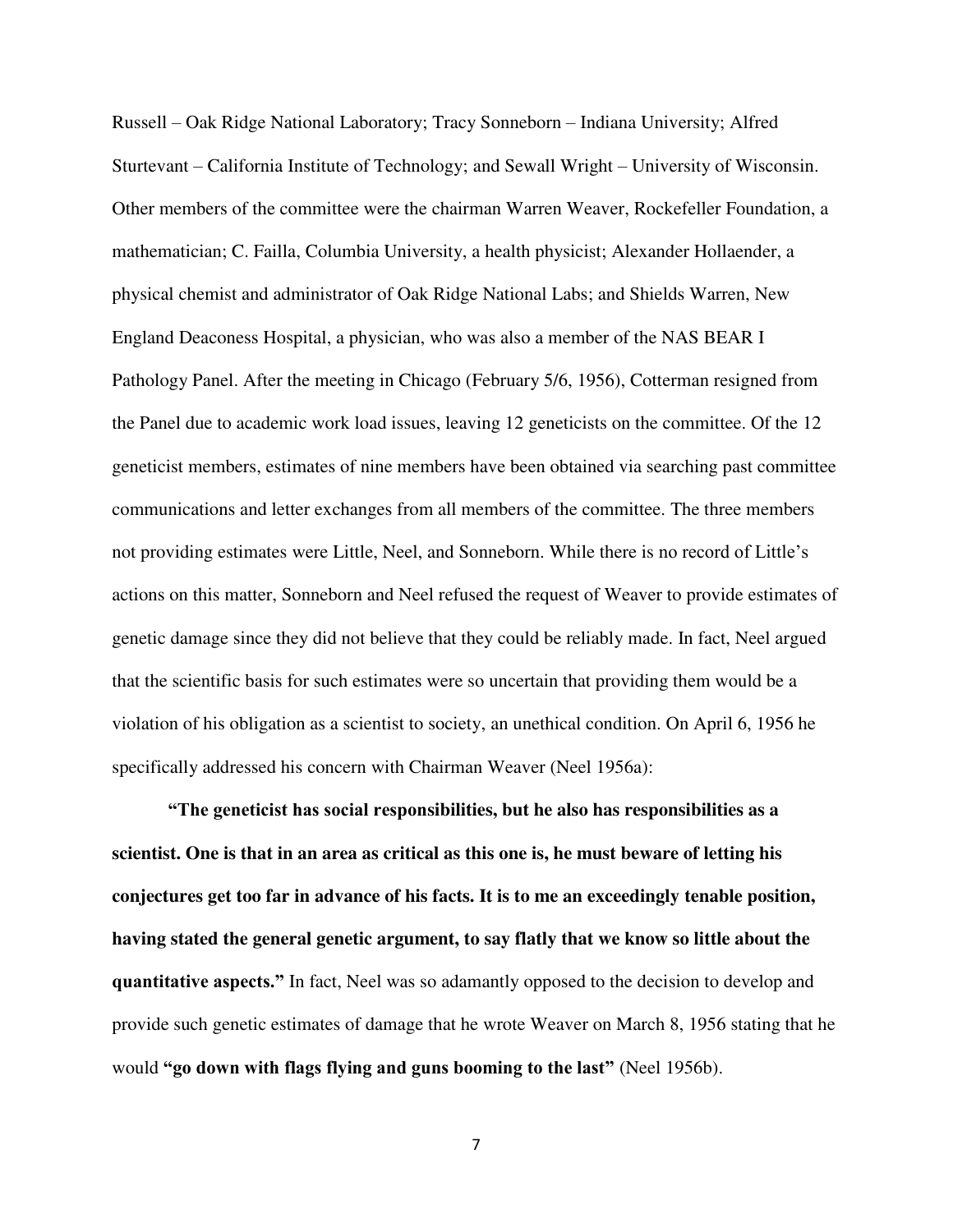# *Organizing the estimates*

The nine estimates were provided by the end of February, 1956. At a March 1, 1956 meeting of the Genetics Panel, a decision was made on how the estimates would be processed. In a March 2, 1956 brief summary (Weaver 1956a) (Muller manuscripts (mss), Lilly Library) of the March 1 meeting, Weaver indicated that **"Jim Crow was made the chairman of a subcommittee (he can commandeer help on this if he wishes) to go through all the damage estimates, compare them, and display assumptions, methods, input, and results in some sort of chart or graphic form."** This description did not indicate that Crow was authorized to exclude individual contributions, nor to make judgments as to which estimates were the most/least credible. Crow's role as sub-committee Chair was to organize and integrate the submitted estimates in a coherent manner so that the entire Panel could intelligibly, efficiently and objectively view the submitted estimates.

## *The Science journal article*

In the Genetics Panel *Science* paper it was stated that **"Six of the geneticists of this committee considered the following problem: suppose the whole population of the United States received one dose of 10 roentgens of radiation to the gonads. What is the estimate of the total number of mutants which would be induced by this radiation dose and passed on to the next total generation of about 200 million children? Each geneticist calculated what he considered to be the most probable estimate, and then bracketed this by his minimum and maximum estimates. Each thus said, in effect: I feel reasonably confident that the true value is greater than my minimum estimate and less than my maximum. My best judgment, as stated in a single figure, is what I have labeled the most probable estimate."** Note that authors published an errata one month later indicating that the 200 million number of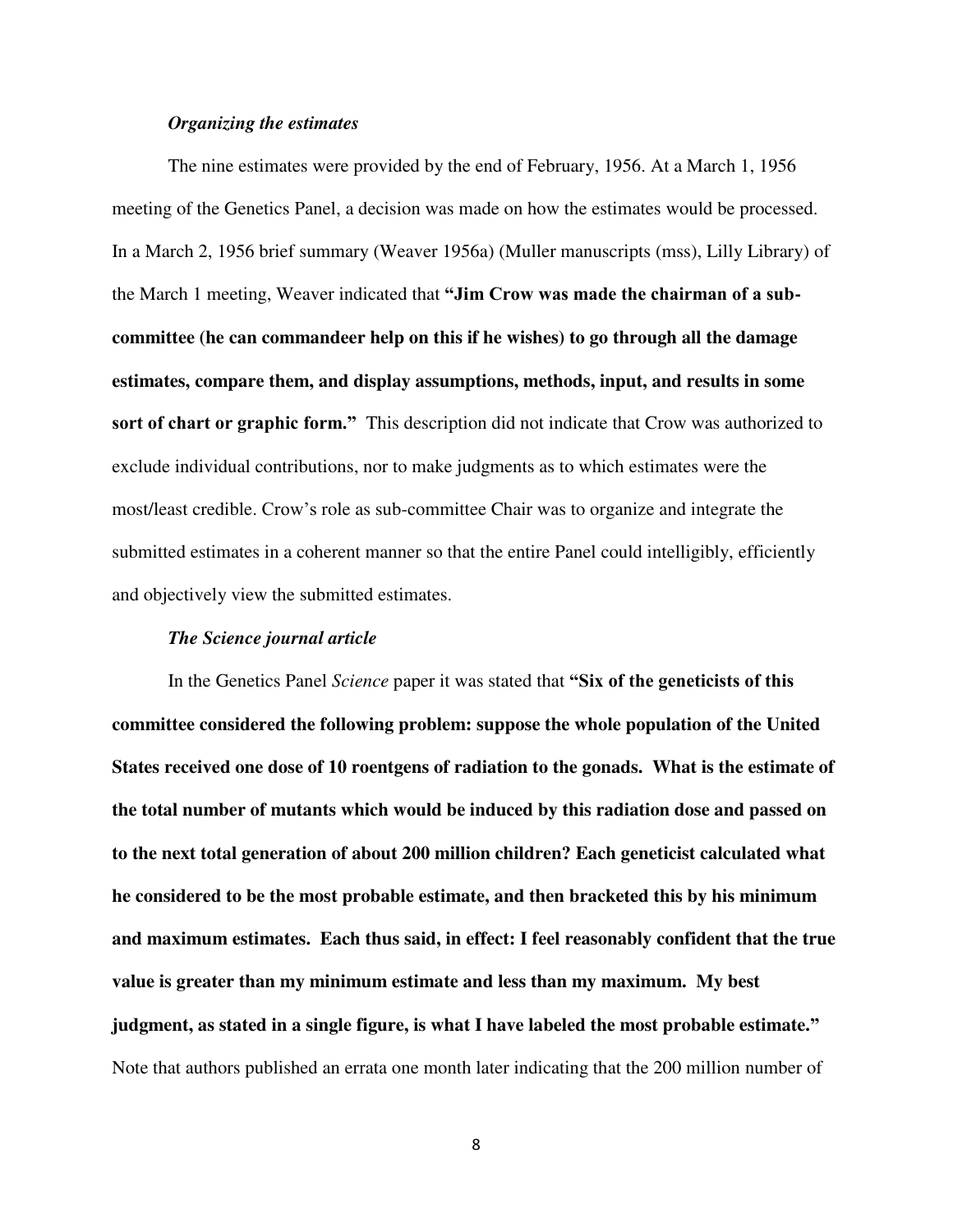children should have been 100 million (Errata-*Science,* Volume 124, page 170, 1956)**.** The paper goes on to state that **"the most probable estimates as thus calculated by the six gentcists (geneticists) do not differ widely. They bunch rather closely around the figure 5 million. Four of the six estimates are very close to that figure, and the other two differ only by a factor of 2.** 

**These six geneticists concluded, moreover, that the uncertainty in their estimation of the most probable value was about a factor of 10. That is to say, their minimum estimates were about 1/10, and their maximum estimates about 10 times the most probable estimate."**

#### *Inconsistencies emerge from the Science paper*

A detailed evaluation of the Genetics Panel article in *Science* reveals a number of anomalies and concerns.

1. The invitation to provide estimates was made with some urgency to all geneticists on the panel. The reader is informed that only six provided estimates. The specific six geneticists were not identified in the *Science* paper. The *Science* paper did not provide any description of the biological models and methods used by the six geneticists to obtain their respective estimates. While only six geneticists were stated as having **"considered the …problem"**, all 12 geneticists were urged to take on this task. We also know that the number of geneticists providing written assessments was nine. Based on a letter from James Crow to Warren Weaver on May 21, 1956 (Crow 1956a), he listed the names of six geneticists on the Panel who provided estimates. These geneticists included Beadle, Crow, Glass, Muller, Russell and Sturtevant. It is this group of six that the *Science* article values were based upon. However, detailed mutational estimates were provided in a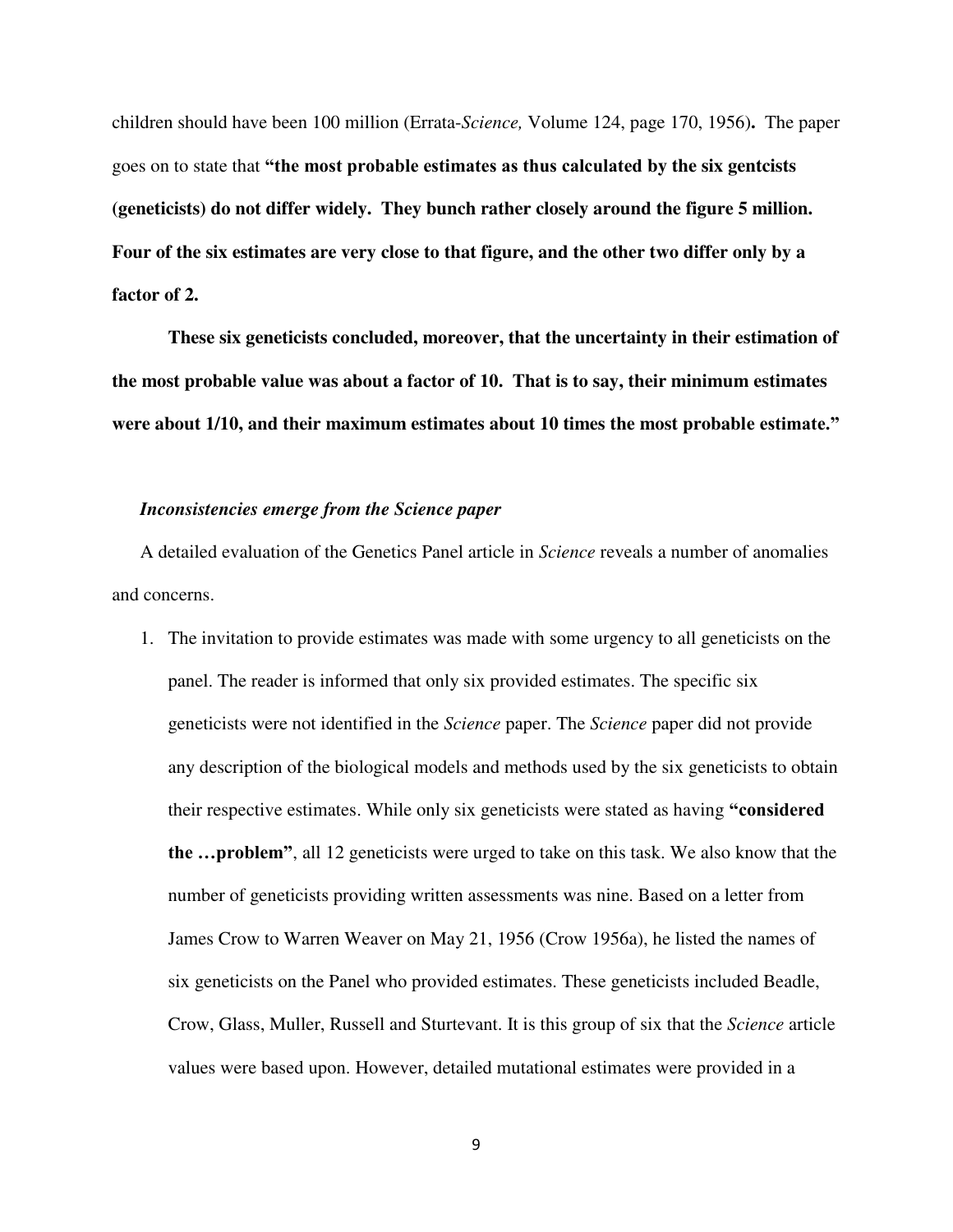professional and timely manner consistent with the request of Weaver by three other Panel geneticists [Demerec (2/14/56 letter; 2/11/56 document; and stamped received 2/16/56) (Demerec 1956); Kaufmann (2/27/56 letter to Weaver and stamped received 2/29/56) (Kaufmann 1956); and Wright (2/22/56 letter to Weaver and stamped received on 2/24/56 (Wright 1956)]. Each of these three documents (Demerec, Kaufmann and Wright) were obtained from the Lilly Library, papers of Hermann J. Muller at the University of Indiana as well from the files of multiple other members of the Panel. It therefore seems that Weaver received the assessments and that they were distributed to Panel members, as expressly recommended in the Weaver memo (Weaver 1956b). Thus, it is likely that all or most Genetics Panel members saw the three assessments that were excluded from the reporting in the *Science* publication. The question needs to be raised as to why didn't the *Science* article incorporate the independent findings from the other three Panel geneticists since they were professionally addressed and completed in a timely manner?

2. The estimates of the six Panel geneticists were summarized by James Crow in three letters [March 12, 1956 (Crow 1956b); March 29, 1956 (Crow 1956c); and May 21, 1956 (Crow 1956a)] to Weaver. The March 12, 1956 letter provided a graph showing the minimum, maximum and best estimates for total genetic damage expected from all descendants of the first generation of parents exposed to 10r, the cumulative damage through ten generations for a single generation exposed to 10r or the damage at the  $10<sup>th</sup>$ generation from 10r per generation up to that time. In this letter, Crow stated that he made a decision to exclude the estimates of Drs. Wright and Demerec while the non-cited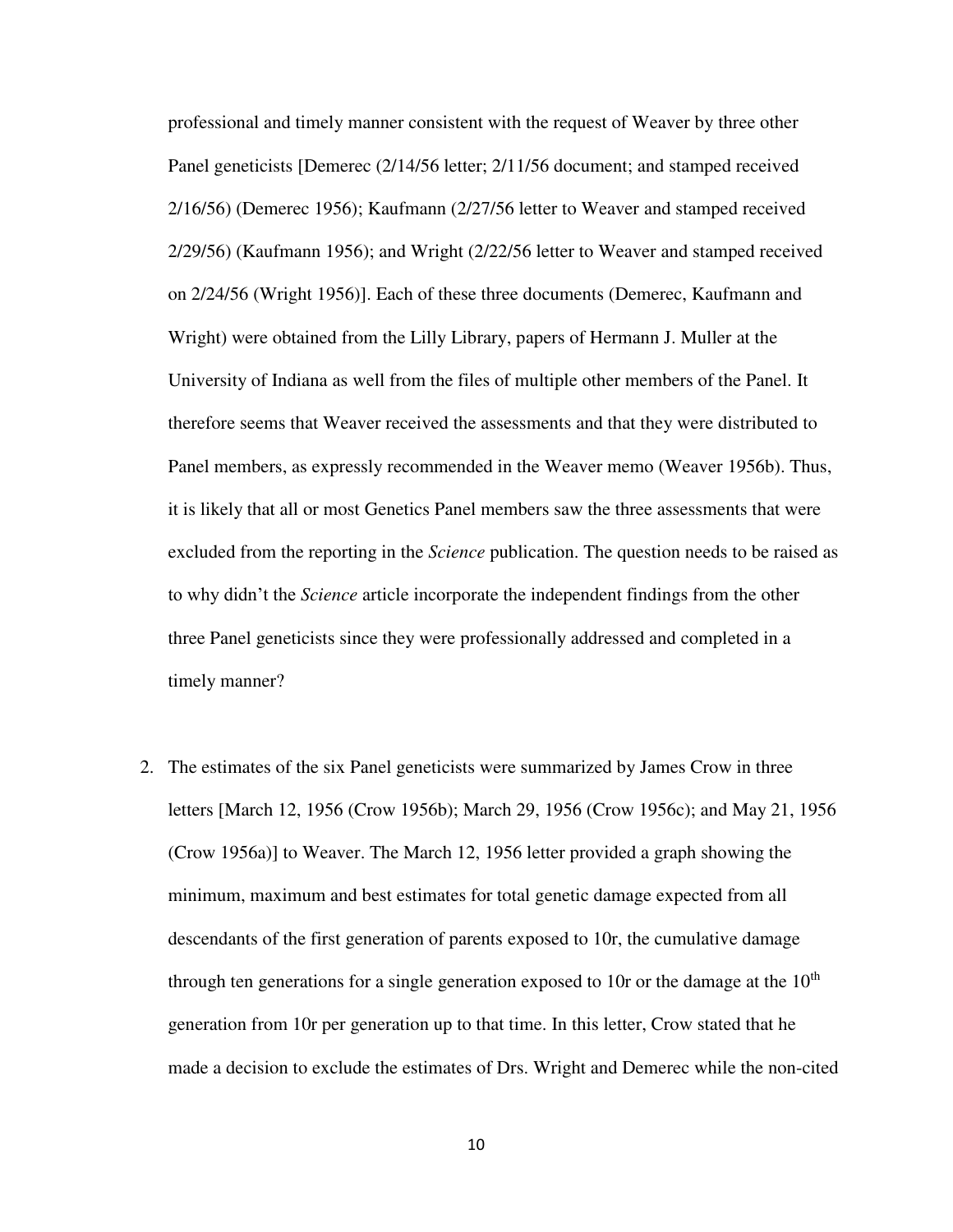report of Kaufmann was not mentioned. However, the estimates of Wright were included in the March 12, 1956 graph. More specifically, in the final paragraph of this letter, Crow writes that he did not provide **"Dr. Wright's methods which are greatly different, but clearly given in his letter."** In the next sentence he then writes that **"I haven't included Dr. Demerec's estimate on the graph for it, too, is based on quite different assumptions that lead to a greatly different value than the others obtained".** The only specific comment that Crow offered for the Demerec estimation was that it **"was based on bacterial mutation rates"**. As for the Wright estimates, Crow stated that he **"counted only mutations causing conspicuous effects in postnatal life".** However, the Wright document states that his analysis included the **"conspicuous detrimental effect on viability or fecundity".** Thus, the effects estimated by the Wright analysis would not have been restricted to only those occurring in postnatal life, thereby contradicting the statement of Crow. Furthermore, the postnatal effects estimated by Wright were not restricted to an age of the offspring to display the harmful effect. However, Crow accepted the analysis of William Russell (1956) which restricted the age of expressing damage to only three weeks, a limitation that Russell noted. The actions of Crow to exclude the Wright and Demerec estimates are at variance with the instruction that he present **"all the damage estimates, compare them, and display assumptions, methods, input, and results in some sort of chart or graphic form."** 

3. In the March 29, 1956 letter to Weaver, (Crow 1956c), Crow stated: **"The limits presented on our estimates of genetic damage are so wide that the reader will, I believe, not have any confidence in them at all."** He then makes the statement that **"I**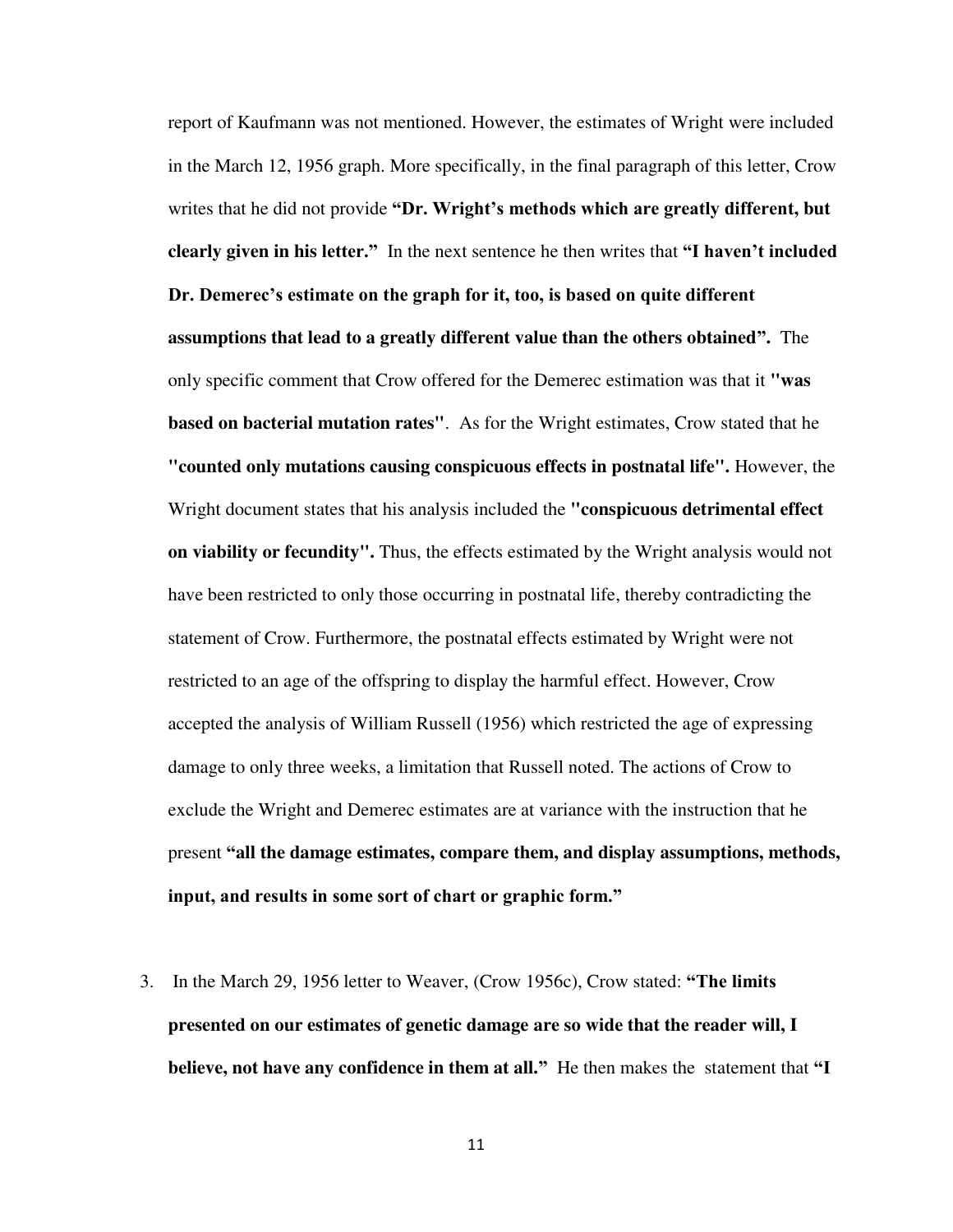**recommend one of two things: omit the estimates entirely, or b) give a single best estimate of the number of mutations, or a narrow range of estimate, based on direct extrapolations from mouse and Drosophila."** Crow then inexplicably states that "**We then state that these are based on mouse data and let the reader add his own uncertainty factor."** Basing estimates on Drosophila and mice and then telling the reader that the estimates are based only on mice is deceptive. Asking the reader to construct their own uncertainty factor with what is highly censored data lacking upper and lower bounds is disingenuous. This recommendation followed from his earlier comment in the March 12, 1956 letter (Crow 1956b) that **"...the groups differ widely in their confidence in the best estimate, as indicated by their grossly discrepant minimum and maximum estimates."** In the May 21, 1956 letter, he again provided mutational estimates of the six geneticists, including their best estimates and ranges (Crow 1956a). He stated in the letter that he did not support publishing the table. This issue was eventually considered for a vote by the entire committee and the table was not included, only the summary statement as given above.

4. Table 1 reveals that the best (i.e., most probable) estimates of affected children after 10 generations ranged from 2 to 10 million, a five-fold range. The range of uncertainty varied considerably amongst the geneticists. Beadle and Glass, for example, gave a 2,000 fold uncertainty range while Muller's estimate was 10-fold. In the *Science* paper, it was stated that the uncertainty estimates were within 10-fold of the best estimates (i.e., 100 fold range). However, in the case of Beadle, the bounded values range from 20-fold below to 100-fold above his best estimate. For Glass, his range was from 40-fold below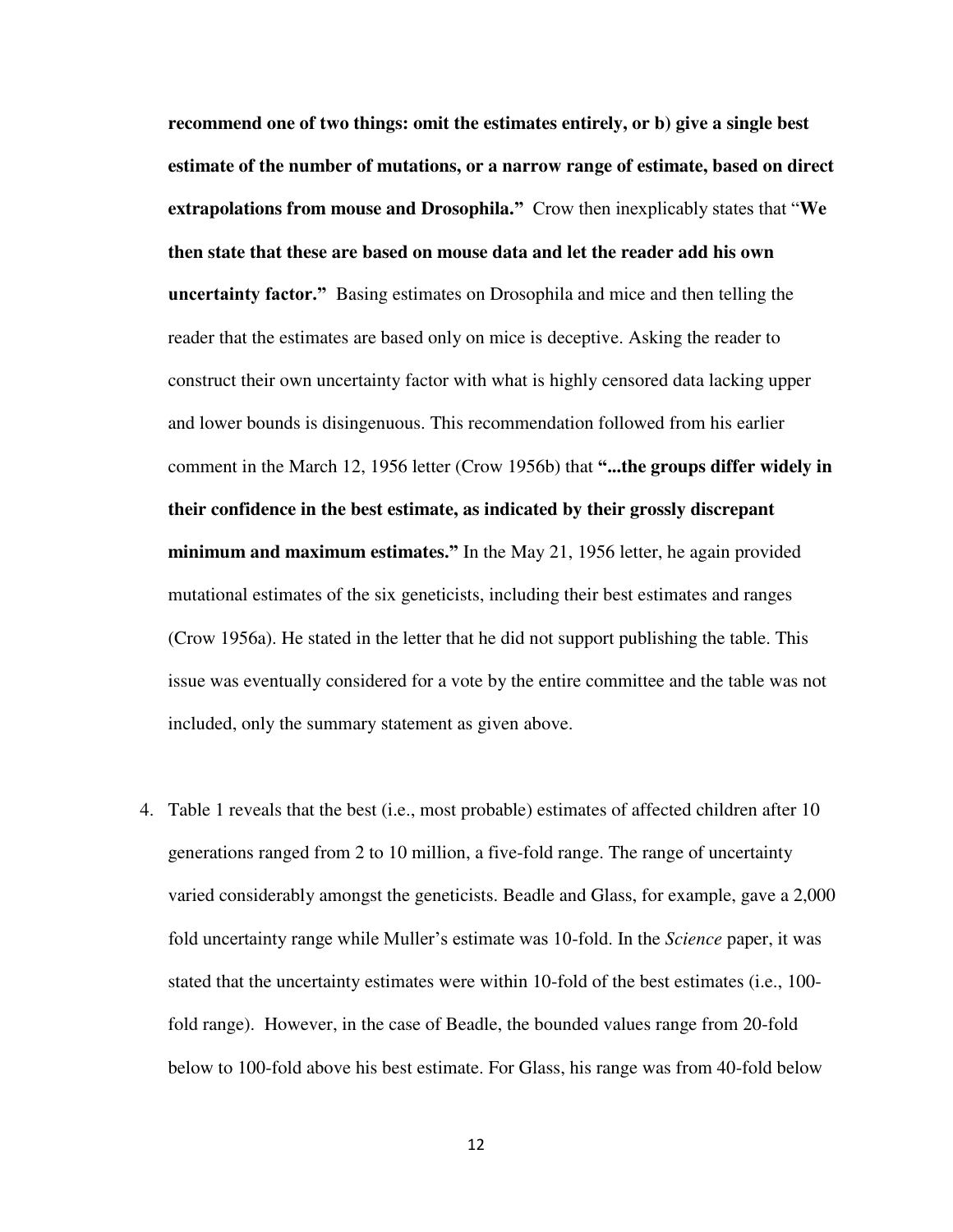to 50-fold above his best estimate. In the case of Muller, his bounded values were 4-fold below and 2.5-fold above his best estimate. Similarly large variation in uncertainty estimates was also presented by Crow in his March 12, 1956 (Crow 1956b) letter to Weaver for the damage expected in the first offspring generation. In fact, the estimated number of affected individuals ranged from 5000- 20,000,000, a 4000 fold value. It is not possible to discern how the minimum and maximum values were derived in some cases. In the case of Beadle, for example, the values are provided without any explanation. As for Russell the best estimate was derived but lower and upper bound estimates are not included. It is not known how Crow derived such values. The case of Crow's own estimate may also be instructive. He stated on March 29, 1956c (Crow 1956c) **"I shall use as a minimum estimate a direct extrapolation from Drosophila and as a maximum some calculation from the sex-ratio data in the Japanese cities. An estimate from mouse data turns out to be just about half way between these, so I shall use it as the most probable estimate."** With such non-sequitur biological reasoning guiding the genetic risk estimates as well as with estimates lacking any documentation, it is not surprising that the committee members did not want to share their procedures with others. Furthermore, there was an absence of criticism of the bizarre approach offered by Crow as well as the lack of documentation for upper and lower bound estimates by Beadle, Russell and others despite the high priority placed on such values. Even Sturtevant, whose lower and upper bound estimates were exactly  $\pm$ 10-fold, stated on February 20, 1956 to Weaver (Sturtevant 1956), **"After going through these calculations I come out with a feeling that they are rather futile. At almost every step it has been necessary to make a guess, often with little to go on, and with**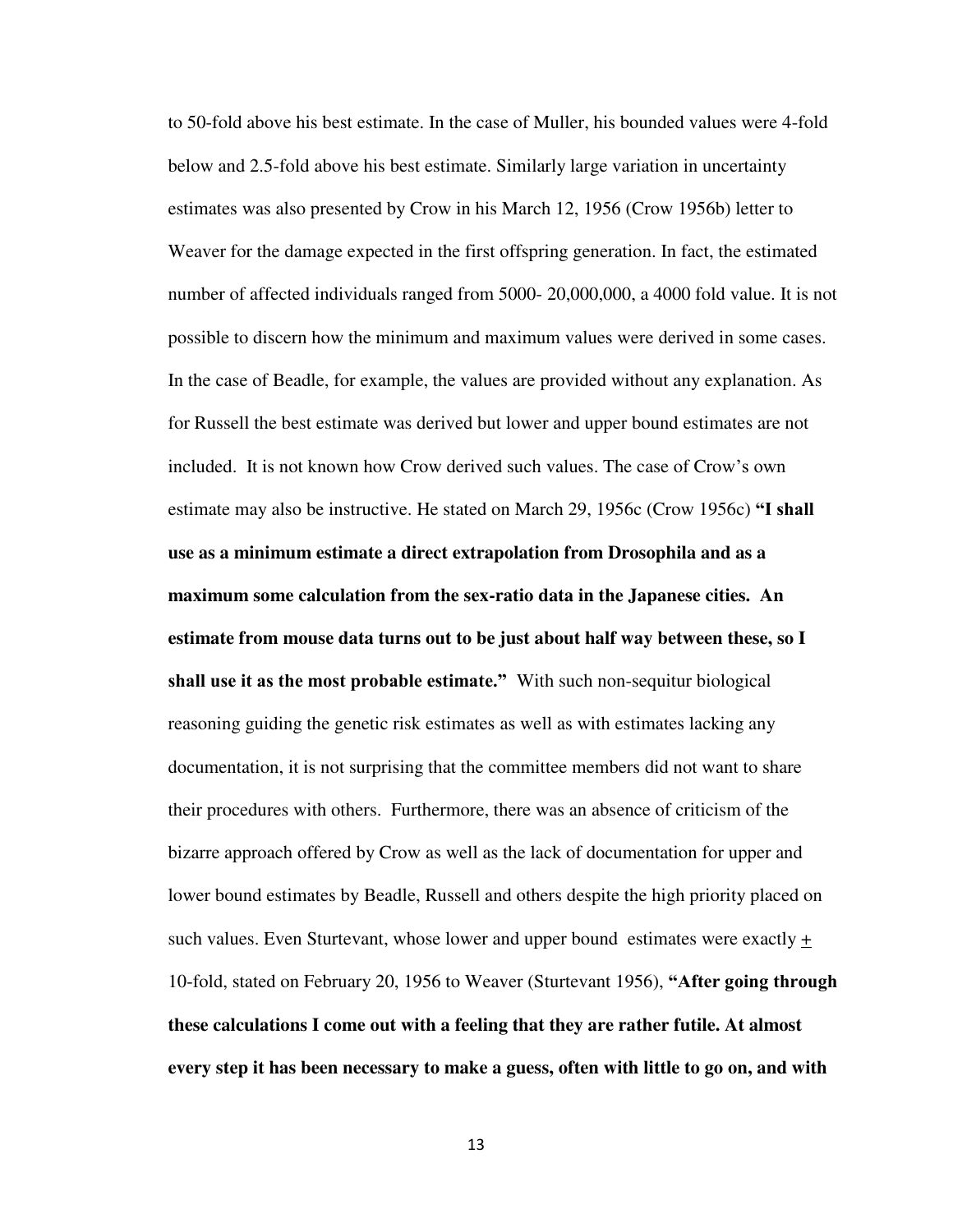**no real basis for setting limits within which the true value probably lies".** This statement raises the question that Sturtevant may even have been open to the possibility that the true estimate was not even within his derived lower and upper bounds. The statement of Sturtevant contradicts the earlier statement in the *Science* article which claimed that **"Each thus said, in effect, I feel reasonably confident that the true value is greater than my minimum estimate and less than my maximum."** In fact, the term guess was also used by other reporting geneticists. For example, Russell referred to his extrapolation process also as a "guess" (Russell 1956).

- 5. According to Neel the closeness of the best estimates of the six geneticists selected by Crow was due to the fact that they used essentially the same assumptions for gene number, mutation rates, and other parameters (Neel 1956c). Neel thought that their scientific "agreement" was illusionary since there was little independence of thought. In fact, once each of the six had to think far more independently on the problem as with the case of estimating upper and lower uncertainty bounds their "apparent" agreement strikingly disappeared, supporting the Neel perspective. However, knowing that he had been overruled on genetic risk estimations, Neel asked to be dissociated with any aspect of the report that provided quantitative estimates of genetic damage or a recommended permissible dose (Jolly 2003 - page 359).
- 6. The 100-fold range reported in the *Science* article to characterize the uncertainty about the best estimate strikingly conflicted with and misrepresented the range of uncertainty of this group of geneticists which had a mean value of 745 (uncertainty range 10-2000 – see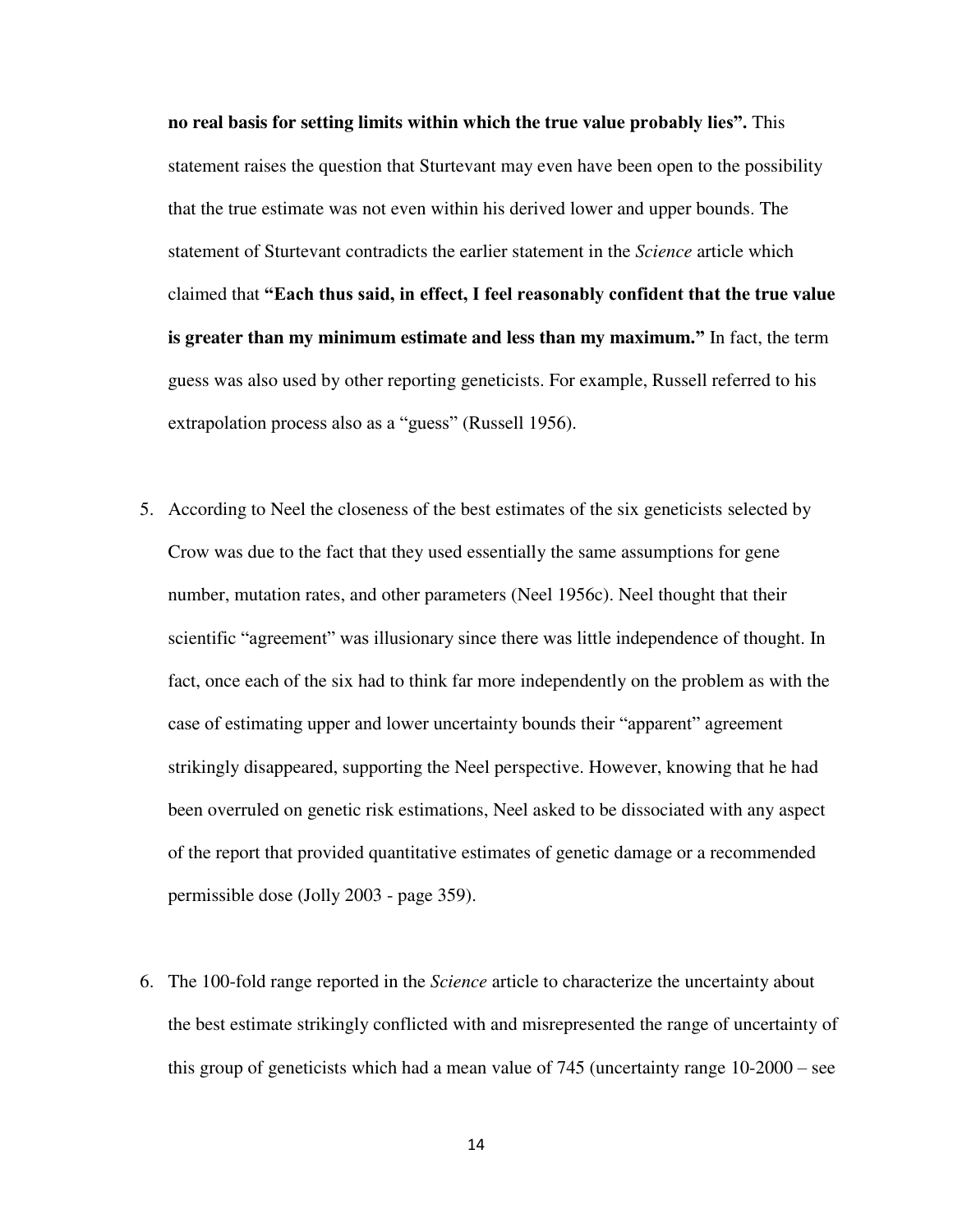Table 1) for the 10 generation estimate (median 180) and a mean of 756 (uncertainty range 100-2857) for the first generation (median 312.5) (data from March 12, 1956 Crow Letter to Weaver) (Crow 1956b).

# **Draft BEAR I Genetics Panel Report of March 19, 1956**

In this draft report (NAS 1956b), Weaver stated that the **"estimates have been independently furnished by seven of the geneticists of this Panel. Each estimated the total damage (that is to say, the number of genetic deaths or extinctions) which would occur among our 100 million children. Each of the seven geneticists stated his result in terms of a range of values, giving what he considered to be a reasonable lowest figure and also a reasonable highest figure. Thus there were in all seven low estimates and seven high estimates. The lowest of the low estimates was 5,000 damaged individuals among our direct children. The highest of the high estimates was 20 million. This extreme range simply reflects our lamentable lack of information on human radiation genetics."** This range of high to low would indicate a 4000-fold range and probably reflected damage estimated in the first offspring generation. This draft differed from the May 21, 1956 table of Crow which showed a maximum 2,000 fold range, reflecting damage after 10 generations. There is also no explanation why there were seven geneticist estimates stated in this draft but only six were mentioned in the *Science* paper.

Chairman Weaver also raised the question that **"The public may well ask, why were there only seven such estimates when this Panel includes a larger number of geneticists? The answer is that many highly competent geneticists would not wish to undertake a calculation of this sort, either because they are not specifically experienced in the more**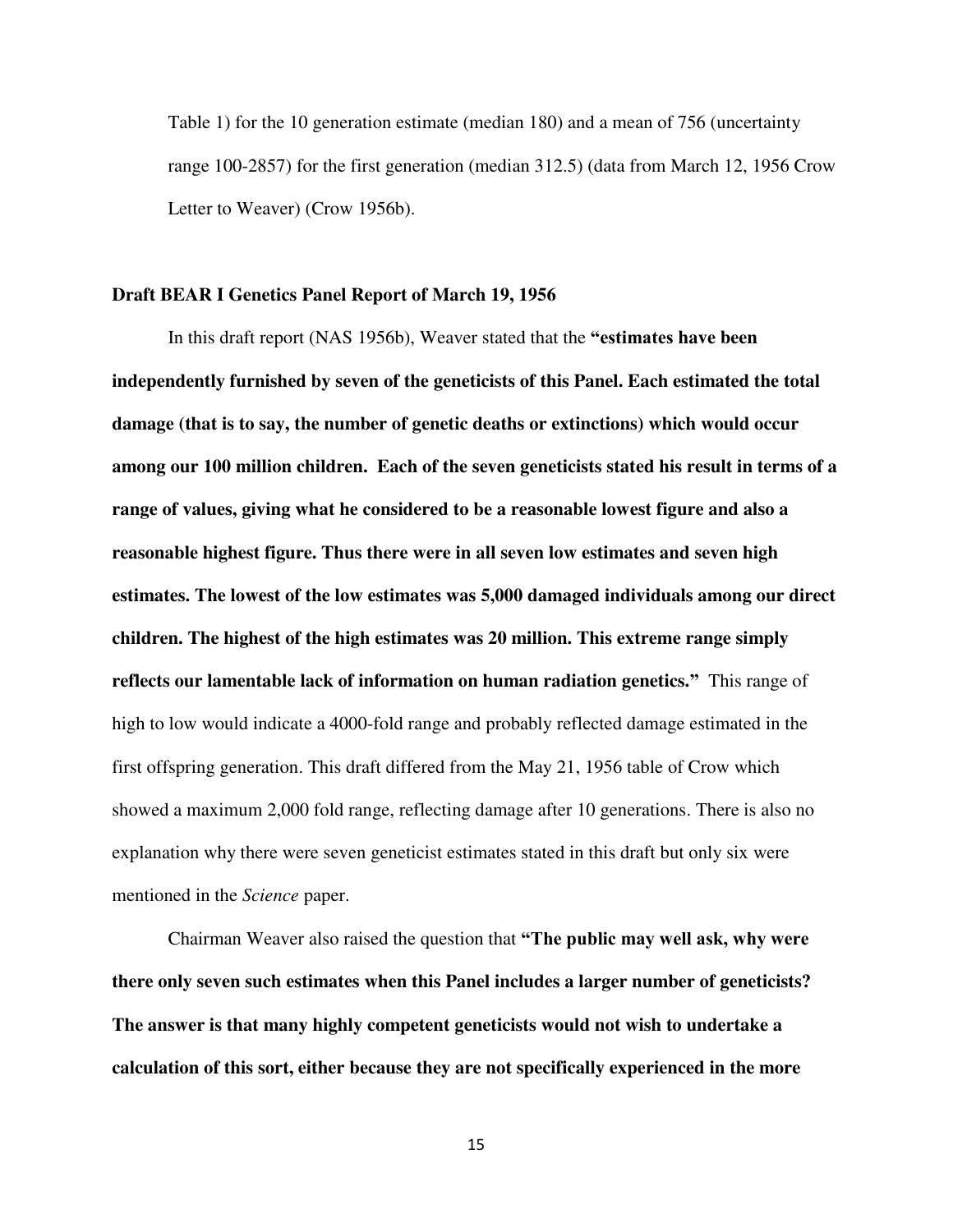**mathematical aspects of genetics, or because they doubt that such a calculation is very useful at the present state of knowledge."** The response of Weaver failed to indicate that nine of the 12 geneticists provided estimates. He referred to seven Genetics Panel members as providing estimates. At some point one of the seven reports was reduced to six without explanation.

 There were substantial differences as to what the trans-generational mutation risk might be, even amongst the six geneticist values that were used. The extent of the variation and the acknowledgment of the "futility" in making the given estimates undercut the confidence in the process and in its conclusions. Furthermore, this high degree of uncertainty would have been considerably greater if these geneticists were not constrained by Weaver (in his memo directions to the geneticists) to employ a linearity dose response assumption. The variability characterization estimates in the *Science* article provide a distinctly different impression than the actual estimates of the six geneticists, reflecting data censoring, and leading to false conclusions concerning the degree of uncertainty among the participating geneticists and the extent to which the experts agreed/disagreed amongst themselves on this matter.

 On June 5, 1956 Chairman Weaver (1956c) wrote to the Genetics Panel informing them of the results of the voting on an unresolved aspect of the final report. One of the key questions was whether to include the table of Crow which showed the variation in genetic damage estimates between and within subjects. This decision was accomplished by a vote of 15 members of the Panel. The results were 7 against including the table, 6 for publishing it, with two designated as "indifferent". Thus, the recommendation of Crow prevailed and the table was not included. Based on incomplete obtained correspondence, it is known that Crow, Muller, Glass and Sonneborn voted against publishing the table.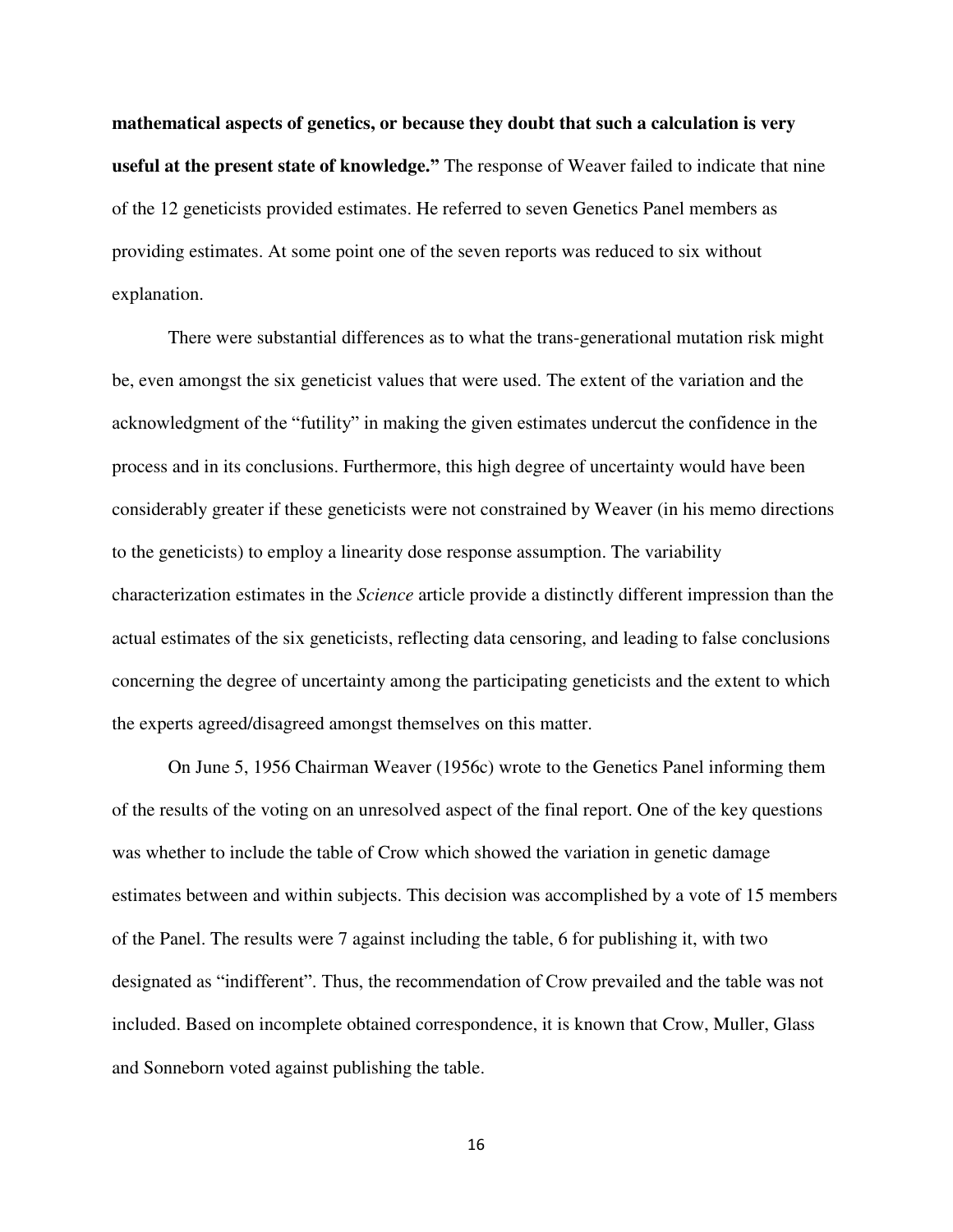# **The Missing Expert Geneticist Estimates**

# 1) **What information did the three missing geneticist estimates provide?**

**Kaufmann:** His report was six pages, providing a detailed mathematical derivation of mutation frequency based on human mutation rates, providing all assumptions used in his calculations. Three pages were text, two pages were tables and one page contained two summary figures. He provided genetic damage estimates over 10 generations and expressed the number of affected children per 200 million. Adjusting for 100 million, he reported 195, 000 affected children in generation #1. In his February 27, 1956 letter (Kaufmann 1956) to Weaver, Kaufmann stated that his **"calculations show that under the defined conditions the visible genetic damage resulting from chronic exposure to 10 r per generation is small in comparison with that of spontaneous origin."**

Kaufman noted that his estimates, based on research of the geneticist Herman Moser, were quite complicated and he was not able to provide upper and lower confidence intervals. Note that Crow (1956b) included estimates of "Moser" which were subsequently dropped. These appear to be the estimates of Kaufmann.

**Wright**: His report provided a nine page detailed assessment and mathematical derivation of genetic damage over 10 generations (Wright 1956). He also provided two estimates of damage based on assumptions related to the proportion of dominant mutations. The estimates provided in the report range from  $34,000$  to  $67,000$  (i.e.  $\sim 50,000$ ) average) children affected in generation #1 based on the assumptions used. Upper and lower bound estimates were provided.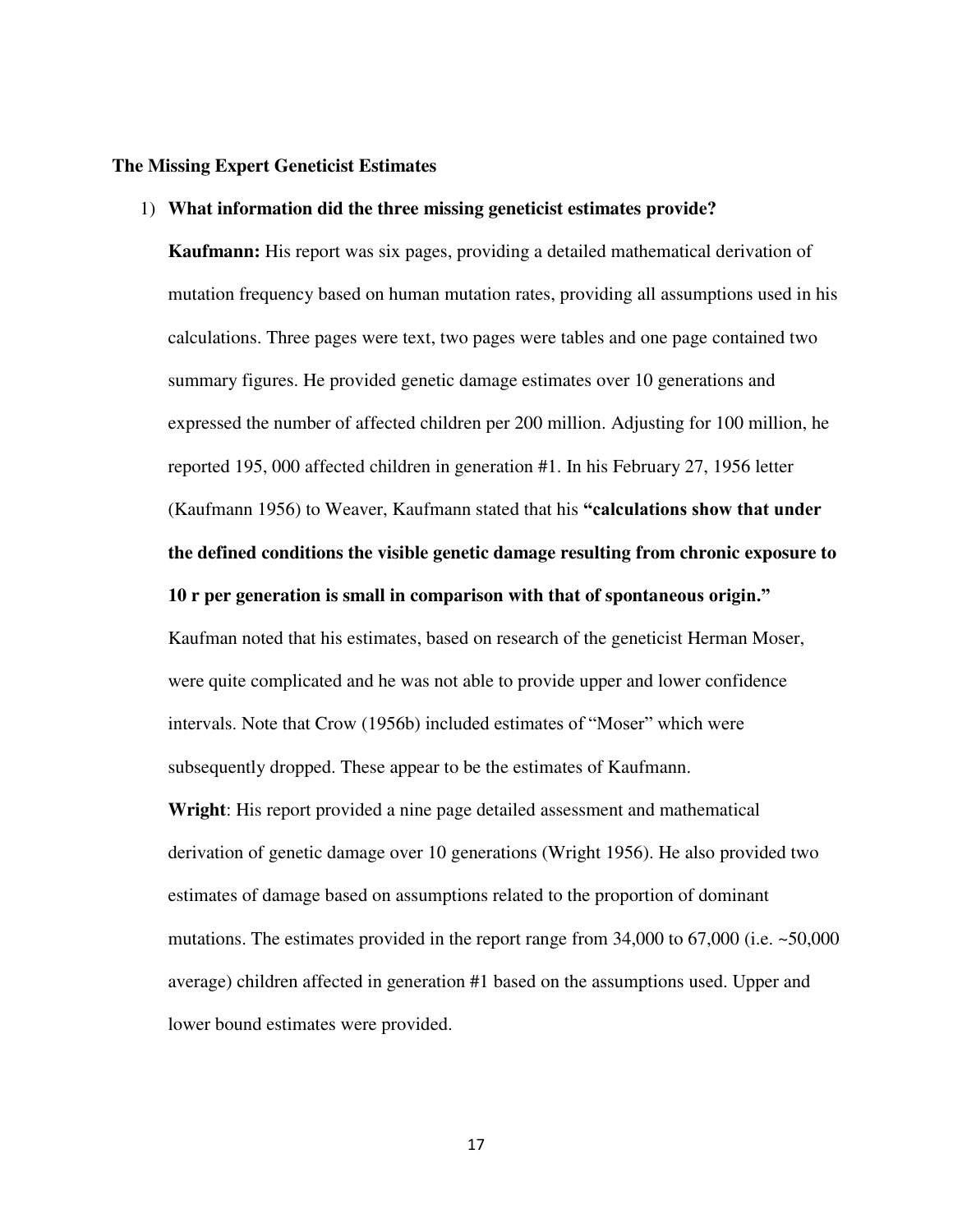**Demerec**: He provided a detailed, single spaced, three page assessment using *E. coli* as his model. He presented evidence for spontaneous mutation rates for 26 genes and X-ray induced mutation rates for the same genes. He also indicates that similar data existed for multiple chemical mutagens (Demerec 1956). The information that Demerec had developed on the *E. coli* model far exceeded that of any of the other models presented including Drosophila, mice and humans. His risk estimates were based on 160,000,000 as was originally proposed by Weaver. He estimated that there would be 14,200 affected children in generation #1 due to spontaneous mutation; in contrast, 8,320 additional children were estimated to be affected by the 10 r exposure to their parents. This value was adjusted to 5,200 for a 100 million population. Demerec stated that since he did not include "lethals" his estimate would need to be adjusted to some degree upward. He also stated that **"I do not wish to venture into speculations about the genetic damage that would be sustained by subsequent generations, for such speculations could only be based on assumptions not supported by experimental evidence."**

2) The three best estimates were 195,000 (Kaufman), 50,000 (Wright), and 5,200 (Demerec) (83,000 mean) for the first generation. On balance these are lower (~70%) than for the other five geneticists (275,000 mean) (note that Beadle did not provide an estimate for generation #1). If all geneticist estimates for generation #1 were included, the generation #1 mean estimates would range from a low of  $\sim$  5000 to a high of  $\sim$ 350,000, a  $\sim$ 70 fold difference, a value reflecting considerable variation amongst the geneticists.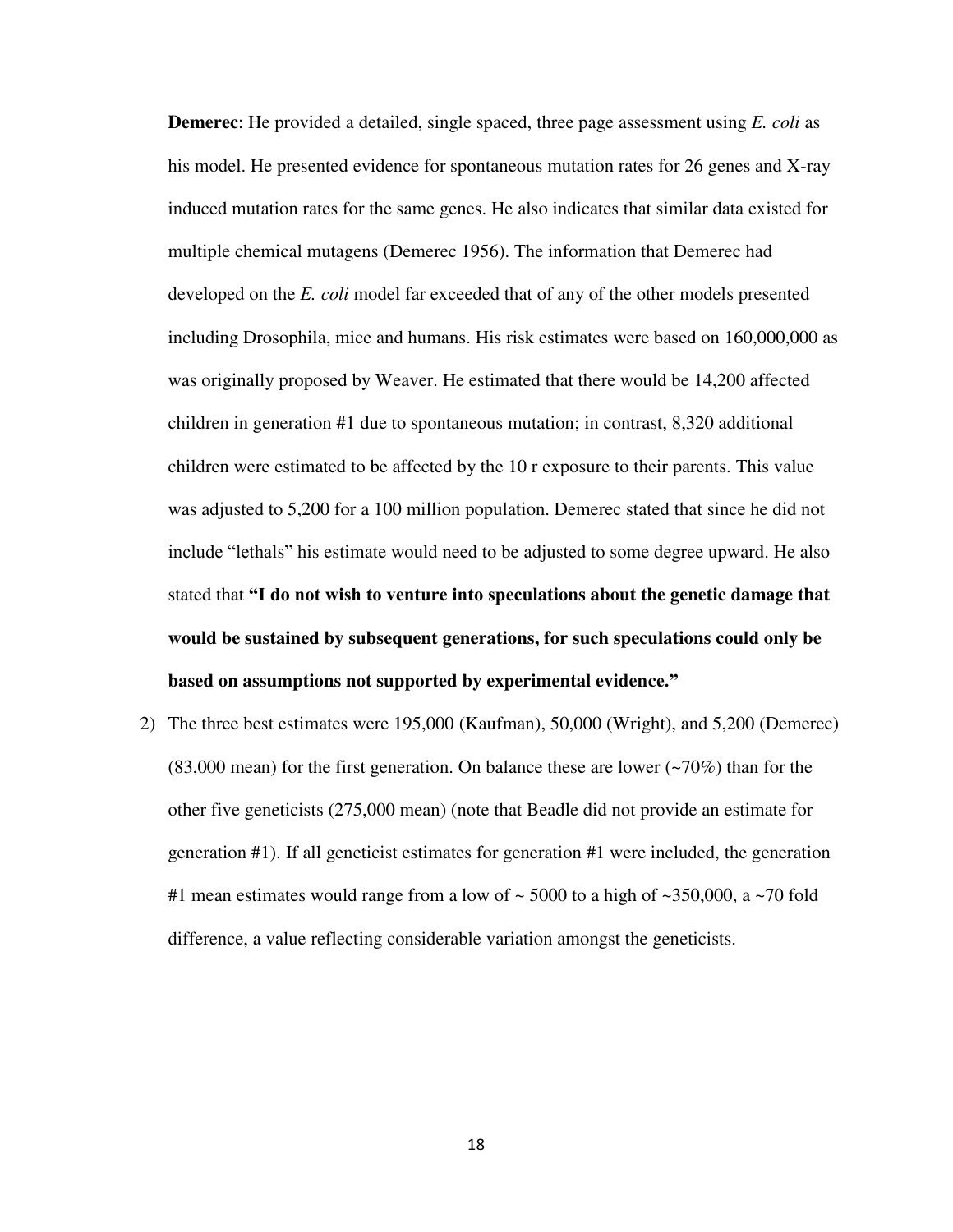# **Discussion**

The present assessment indicates that the US NAS BEAR I Committee Genetics Panel *Science* paper included a series of significant misrepresentations relating to the central charge of the Panel, that is, predicting the public health risks of ionizing radiation from all sources, such as medical, fall-out and other means of exposure. The Panel knowingly reported that only six of the 12 geneticists provided estimates, when nine did. While reasons for this omission of data are speculative, two (i.e. Demerec and Wright) of the three excluded views offered notably lower estimates of risk than the six geneticists presented in the paper. If all geneticists' estimates were presented, it would have markedly altered the range of the best estimates; the range of the  $\sim$ 2fold mean difference would increase to ~70-fold for generation #1damage. If the experts were shown not to be in agreement, it would affect the credibility of their report and most likely weaken support for its policy recommendations.

 The decision by Crow to exclude the estimates of Demerec and Wright overstepped his authority as given by Chairman Weaver. There was no documentation to support these actions. There is no indication of why the estimates of Kaufmann were omitted. Despite such actions of Crow to exclude these three, there is no evidence that such actions were disputed. This suggests that the affected members and the entire Panel accepted this decision. If this is the case, then it is even more problematic as the incorrect statement that only six geneticists provided estimates rather than the nine was known and agreed to by all. Whether this was due to internal pressure to conform to the goal of displaying highly consistent estimates is not known. Yet, the efforts of the three excluded geneticists were substantial, with no evidence that they withdrew their estimates.

 The Panel also stated that the uncertainty range (i.e., upper to lower bound) was about 100-fold for the six geneticists used while the table of Crow had Beadle and Glass with ranges of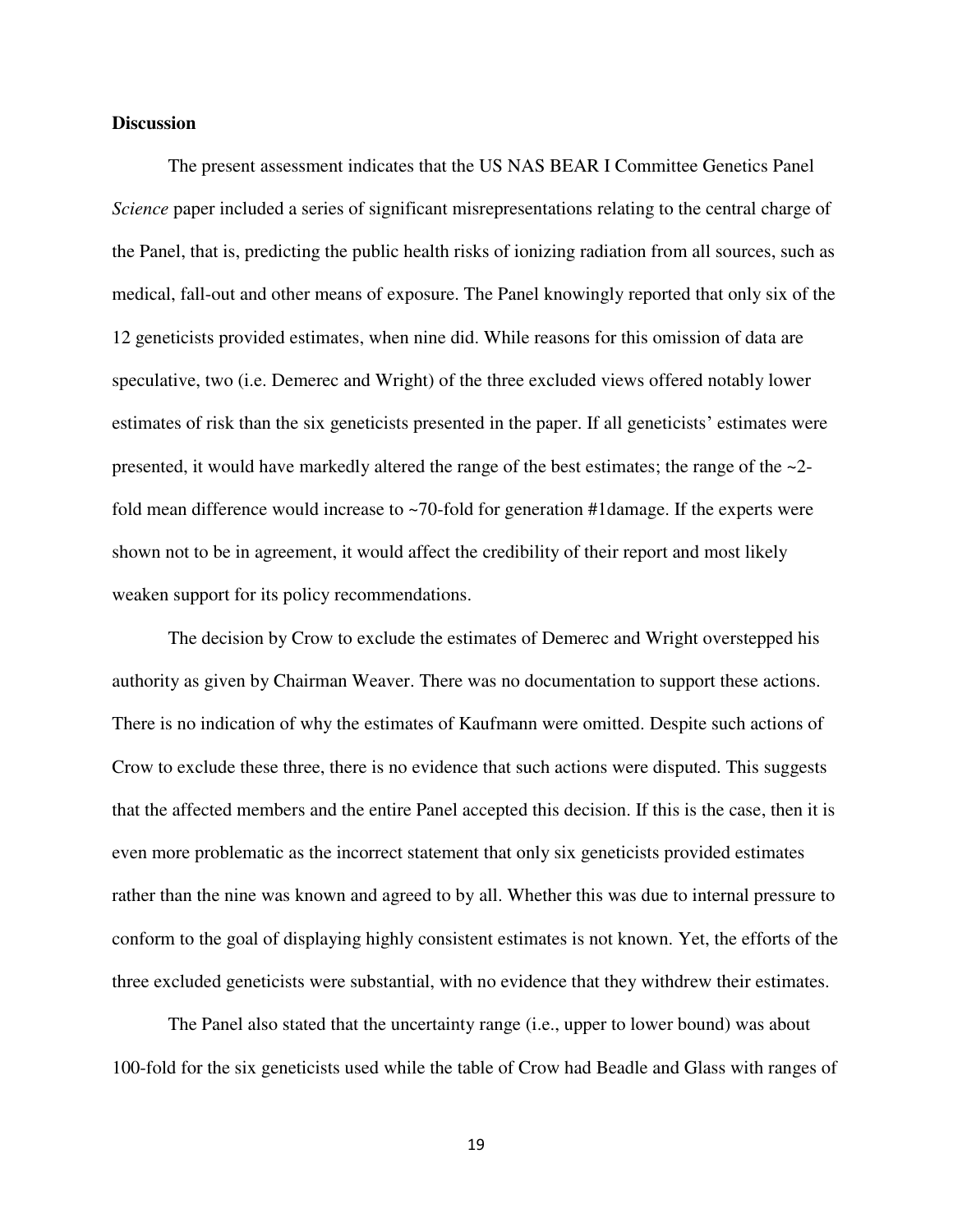2,000 and a mean of 745, and uncertainty values that were even higher after the first generation. This misrepresentation, though different from omitted data, is consistent with the intention of creating the appearance of greater agreement amongst the geneticists than actually existed. Furthermore, the *Science* article failed to provide the reasons why three individuals (i.e., Little, Neel, and Sonneborn) did not provide estimates. Given the critical significance for Panel agreement with respect to the acceptance of policy recommendations, it was necessary to present the views of the entire group. In fact, the views of Sonneborn and Neel were that such estimates could not be reliably done, with Neel being particularly strident on this issue as quoted above. It is not clear what the opinions of Little were. Thus, if the broad spectrum of views and risk estimates had been summarized in the *Science* article, it would have undermined the conclusions and policy recommendations of the Panel even further. On this later matter, it is worthy of note that in his May 21, 1956 letter to the Panel (Crow 1956a), Crow states that **"Once again, I urge that we not include the table at all..."** He then displayed a table of the values of the six geneticists and stated that **"I include these values for Committee members' inspection because I believe the only thing worse than publishing the estimates at all is to publish the wrong values".** This recommendation was adopted and the table showing the extremely wide differences between the experts was dropped and was replaced with the above noted misrepresentation.

 While the estimates of the panel members were clearly efforts in risk assessment speculation, they contributed to the appearance of confident conclusions throughout the *Science*  article. In retrospect it appears that the exclusion of the Demerec and Wright estimates occurred because the derived values were "different", that is, far lower than the other six. This was assumed to be due to the use of other methods, models or approaches. However, the charge of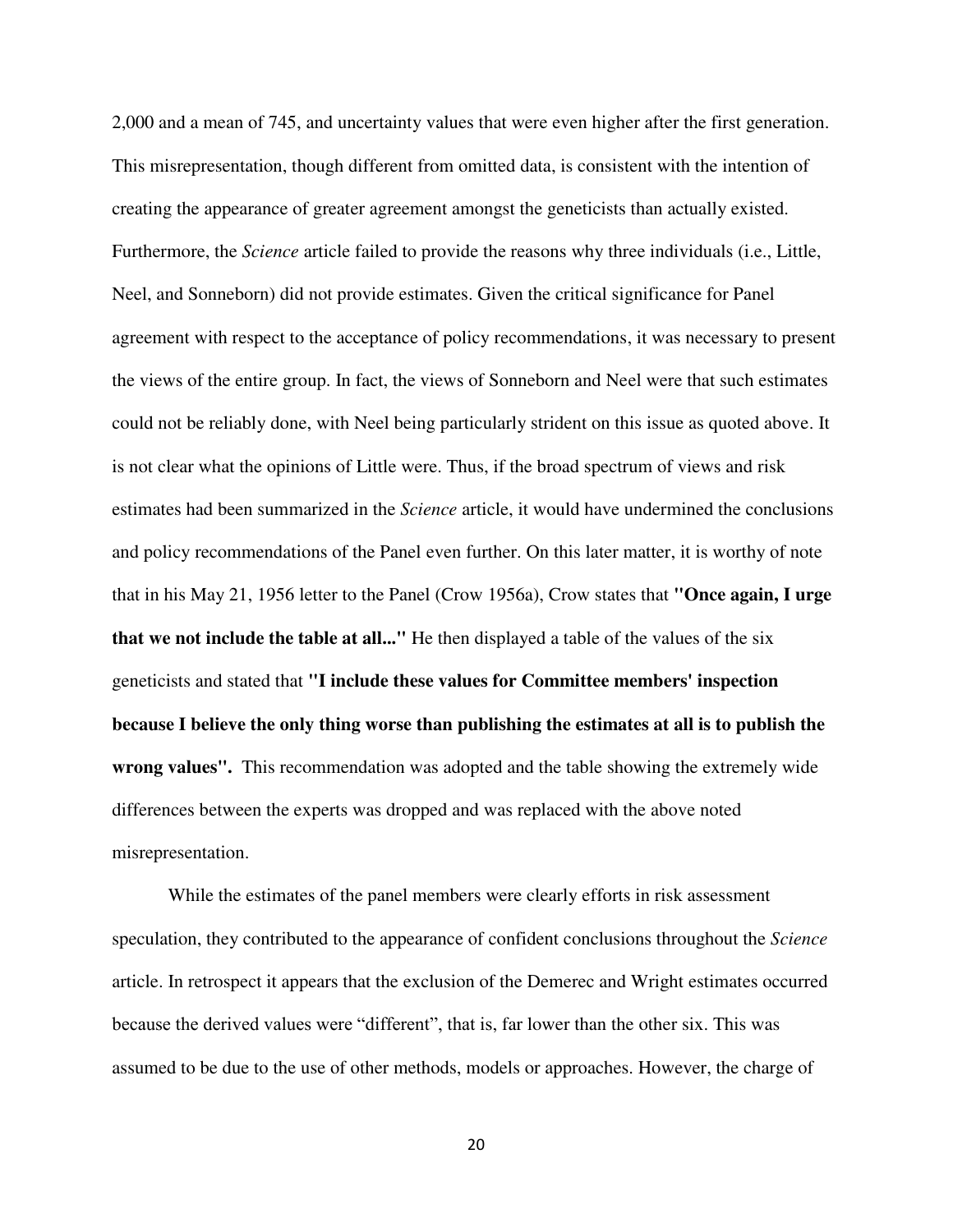the Panel was to present the range of independent estimates and to describe them along with their assumptions. If complementary methods and models could be shown to have considerable agreement, it would bring added confidence to the recommendations of the Panel as noted above by Sonneborn. However, if the expert estimates were widely or wildly divergent, then it was feared that it would undermine acceptance and use of their report. In many ways, the future course of action would be affected by the degree of concordance of their estimates. When the estimates were found to be extremely variable, Crow and the other members of the Panel refused to show this variability/uncertainty and in fact acted to exclude low estimates and mischaracterize the estimates retained.

When placed in perspective what does this story reveal? The geneticists of the Panel firmly believed their genetics mutation-credo of nearly always harmful, cumulative, irreversible, and linear at low dose. However, when challenged by Weaver to translate this credo into independent estimates of societal harm, using their own research methods and experience, the results were unanticipated. That is, the estimates revealed much quantitative variability and uncertainty between and within the experts. So great was the range of estimates that actions were taken to prevent this from being exposed, deliberately creating the false impression of agreement that was not warranted, as seen in the omission and mischaracterization of estimates. Comparing the message of the *Science* paper with the internal correspondence of the Panel members, reveals a striking dichotomy and dishonesty of the Panel. The falsification of the research record provided the vehicle for the acceptance of the Panel's goal, that is, the use of the LNT for risk assessment and ultimately its acceptance worldwide by regulatory and public health agencies and within the legal system. In a highly ironic twist to the present story, it should be noted that the US National Academy of Sciences building in Washington, D.C. has a statute of Albert Einstein,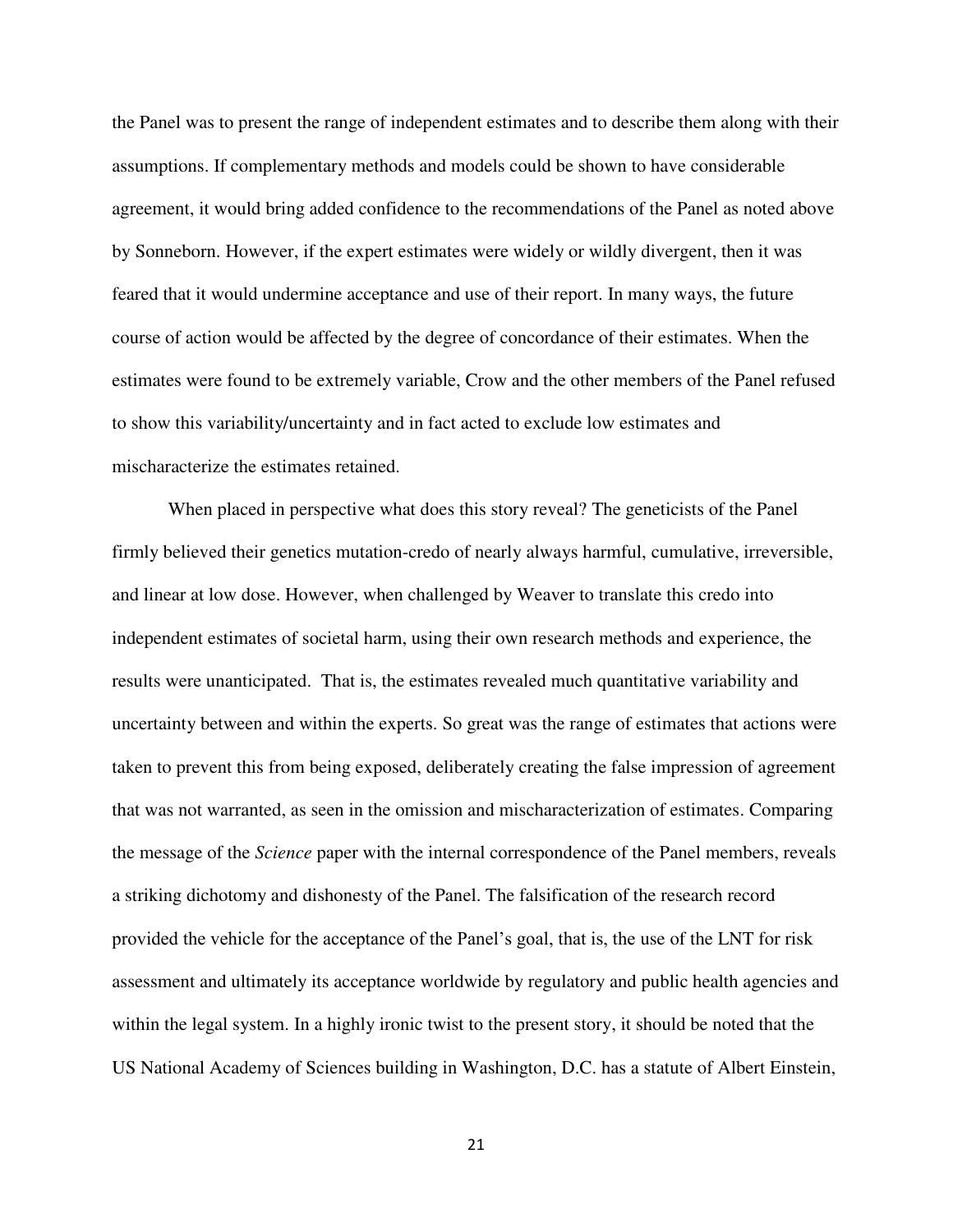which is accompanied by a series of his famous quotes. One of these captures of the essence of the presence paper and the intolerable actions of the Genetics Panel. *"*The right to search for truth implies also a duty; one must not conceal any part of what one has recognized to be true.*"* In a retrospective statement some 40 years later concerning the actions of the BEAR I Genetics Panel, Crow (1995) confessed that he and especially Muller exaggerated the dangers of low level radiation and should accept significant blame for an irrational emphasis on such matters by the public and regulatory agencies.

# **Acknowledgement**

Research activities in the area of dose response have been funded by the United States Air Force and ExxonMobil Foundation over a number of years. However, such funding support has not been used for the present manuscript. Author declares no conflict of interest.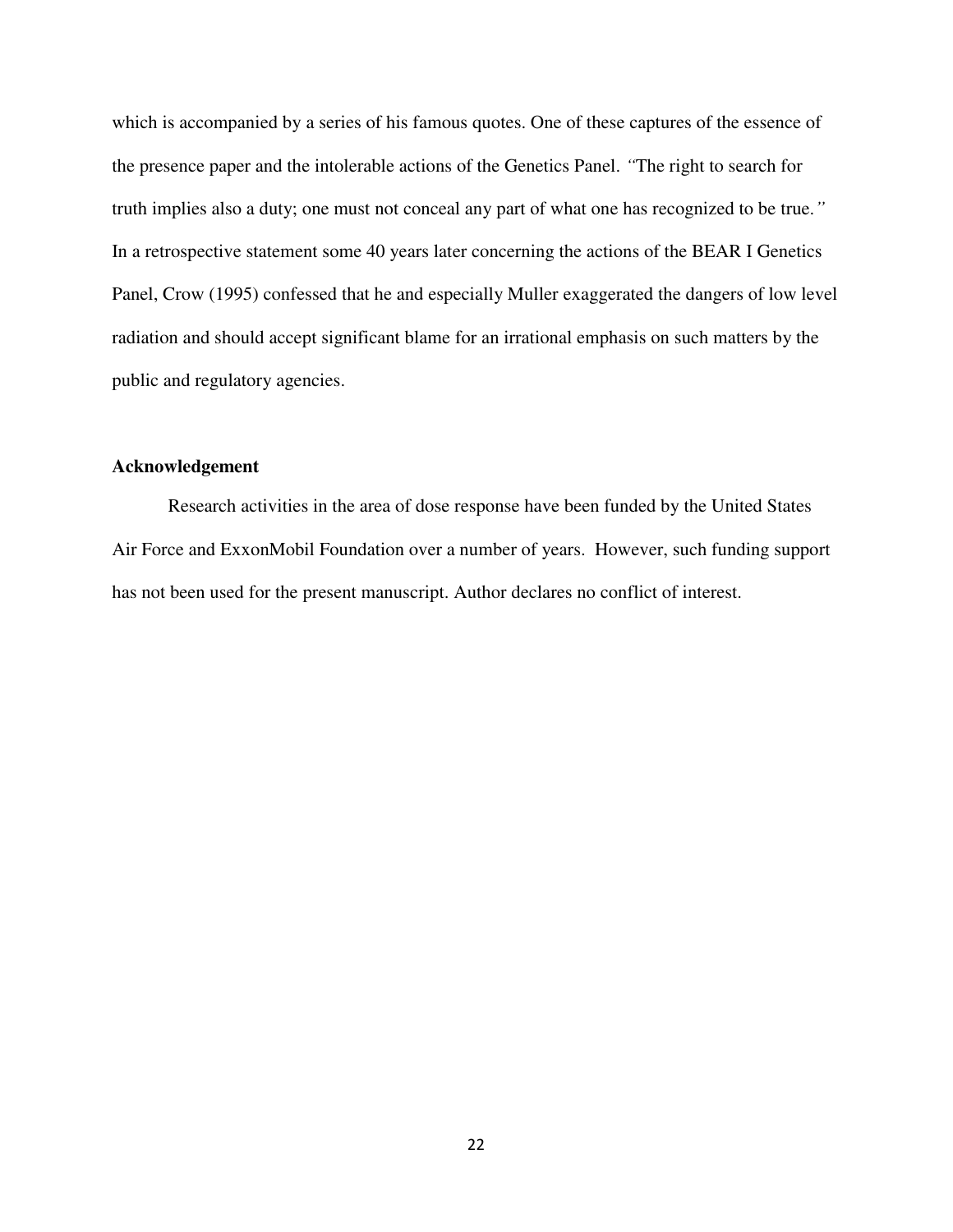Table 1. Trans-generational estimations of the NAS BEAR I Genetics Panel – Subcommittee-The values represent "the total genetic damage expected among all descendants (through 10 generations) of a single (i.e., first) generation exposure to 10r". Source: Crow, 1956b - March 12, 1956 of Crow to Weaver; Letter of Crow provided the four columns to the right.

| <b>Min to Max</b>     | <b>Minimum</b> | <b>Most Probable</b> | <b>Maximum</b> | <b>Author</b> |
|-----------------------|----------------|----------------------|----------------|---------------|
| Range ( <i>i.e.</i> , |                |                      |                |               |
| uncertainty range)    |                |                      |                |               |
| $2,000$ -fold         | 100,000        | 2,000,000            | 200,000,000    | Beadle        |
| $2,000$ -fold         | $100,000^a$    | 4,000,000            | 200,000,000    | Glass         |
| $260$ -fold           | 250,000        | 5,000,000            | 72,000,000     | Crow          |
| $100$ -fold           | 600,000        | 6,000,000            | 60,000,000     | Sturtevant    |
| $100$ -fold           | 700,000        | 7,000,000            | 70,000,000     | Russell       |
| 10-fold               | 2,500,000      | 10,000,000           | 25,000,000     | Muller        |

 $a$ On May 21, 1956 Glass wrote to Weaver indicating that his minimum estimate was in error and should be 200,000 rather than 100,000. He stated that the reason for the error was that he based his estimate on 1 r rather than 10 r in his calculations. He stated that his most probable and maximum values were correct. Coincidently, Crow (1956d) wrote to Muller on that same day (May 21, 1956) with copies to Weaver and Glass indicating that Glass's minimum estimate needed to be adjusted to a 10 r exposure (rather than 1 r), which when normalized to a population of 10<sup>8</sup>, his value was 100,000, the same as Glass originally reported. No changes were needed for his most probable and maximum values. Thus, the memo of Crow did not agree with the recommended change in damage estimate of Glass. This technical point was not resolved since the Panel decided not to provide the Table in their final report/*Science* paper based on a vote by the Panel on May 29, 1956. Note that Glass received the copy of Crow's letter as it was in his files. Glass's May 21, 1956 (Glass 1956) letter explanation seems unlikely as his original genetic damage estimates included values for both 1 and 10 r, with the expected 10-fold damage difference.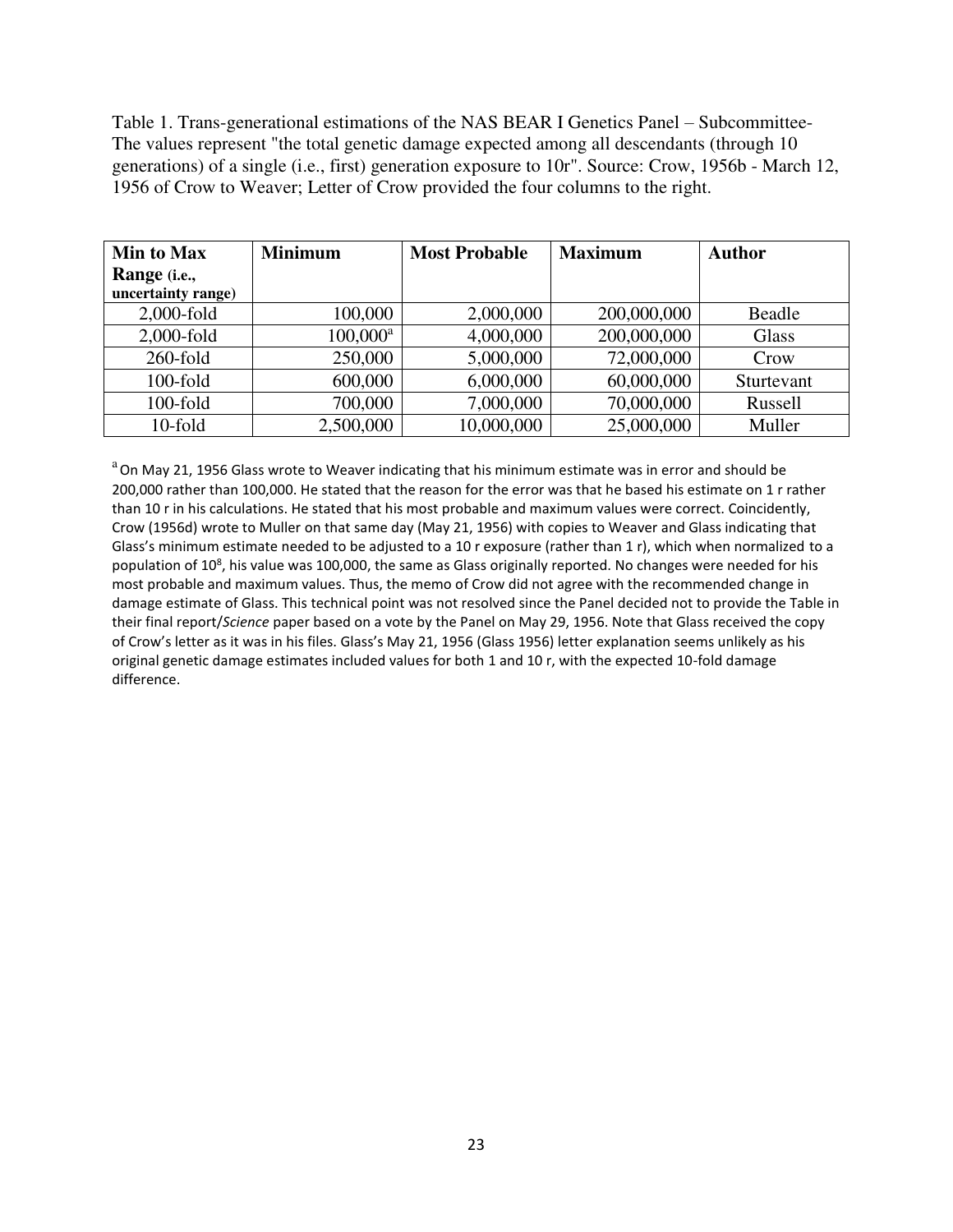# **References**

Anonymous (1956) Genetic effects of atomic radiation. Summary Report of the Committee on Biological Effects of Atomic Radiation by the National Academy of Sciences, BEAR I Genetics Panel (W. Weaver, Chair). Science 123:1157-1164 (1956). [Erratum, Science 124**:**170].

Calabrese EJ (2009) The road to linearity: Why linearity at low doses became the basis for carcinogen risk assessment. Arch Toxicol 83**:**203-225.

Calabrese EJ (2011a) Toxicology rewrites its history and rethinks its future: Giving equal focus to both harmful and beneficial effects. Environ Toxicol Chem 30:2658-2673.

Calabrese EJ (2011b) Key studies used to support cancer risk assessment questioned. Environ Mol Mut 52:595-606.

Calabrese EJ (2013) How the US National Academy of Sciences misled the world community on cancer risk assessment: New findings challenge historical foundations of the linear dose response. Arch Toxicol 87:2063-2081.

Crow JF (1956a) Crow, Letter to Weaver, Lilly Library, (Muller mss), Manuscript Department, Indianan University, Bloomington IN, USA. May 21.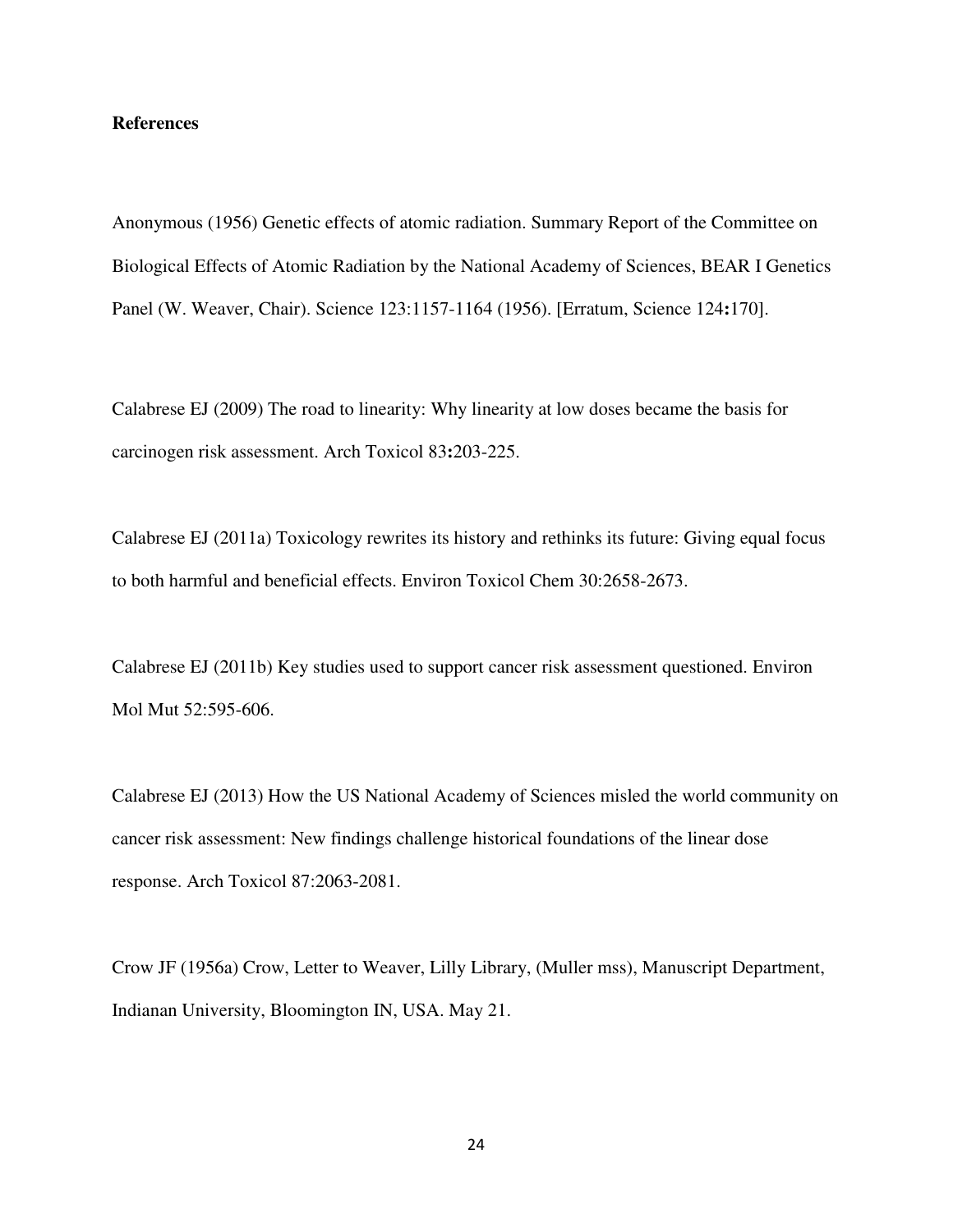Crow JF (1956b) Letter to Weaver, Lilly Library, Manuscript Department, Indiana University, Bloomington IN, USA. March 12.

Crow JF (1956c) Letter to Weaver, Lilly Library (Sonneborn mss), Manuscript Department, Indiana University, Bloomington IN, USA. March 29.

Crow JF (1956d) Letter to Muller, American Philosophical Society (APS), Philadelphia PA, USA. May 21.

Crow JF (1995) Quarreling geneticists and a diplomat. Genetics 140:421-426.

Demerec M (1956) Letter to Weaver, Lilly Library, (Muller mss), Manuscript Department, Indiana University, Bloomington IN, USA. February 14 with February 11 document.

Glass HB (1956) Letter to Weaver, American Philosophical Society (APS), Philadelphia PA, USA. May 21.

Jolly JC (2003) Thresholds of uncertainty: Radiation and responsibility in the fallout Controversy, Ph.D. thesis. Oregon State University, USA.

Kaufmann BP (1956) Letter to Weaver, Lilly Library (Muller mss), Manuscript Department, Indiana University, Bloomington IN, USA. February 27.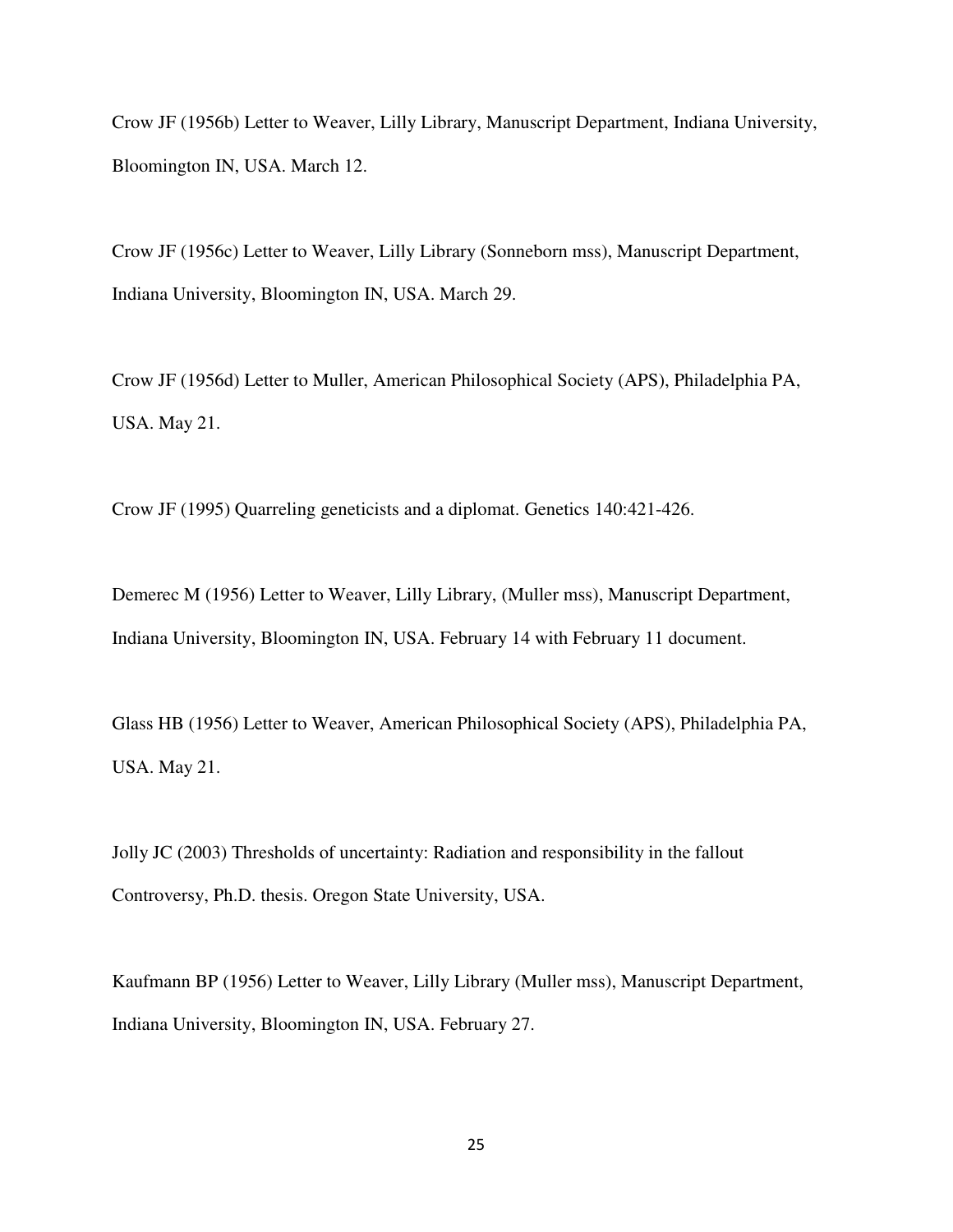National Academy of Sciences (NAS) (1956a) BEAR I Committee Transcript Proceedings Conference on Genetics, February 5-6, 1956, Chicago IL, USA.

National Academy of Sciences (NAS) (1956b) Unpublished Draft Report of the Genetics Panel of the National Academy of Sciences, Study of the Biological Effects of Atomic Radiation (BEAR I), American Philosophical Society (APS), Philadelphia PA, USA. March 19.

National Academy of Science (NAS)/National Research Council (NRC) (1956) The Biological Effects of Atomic Radiation. A report to the public. Washington DC, USA.

Neel JV (1956a) Letter to Chairman Weaver. American Philosophical Society (APS), Philadelphia PA, USA. University of Wisconsin. April 6, (Jolly, 2003-page 398).

Neel JV (1956b) Letter to Weaver. American Philosophical Society (APS), Philadelphia PA, SUA. University of Wisconsin. March 8, (Jolly, 2003-page 359).

Neel JV (1956c) Letter to Weaver, American Philosophical Society (APS), Philadelphia PA, USA. March 16 (Jolly, 2003-page 159).

Russell WL (1956) Report to Weaver, Lilly Library. Estimate of expressed damage in the offspring of individual exposed to 10r. Lilly Library, (Muller mss) Manuscript Department, Indiana University, Bloomington IN, USA. February 24.